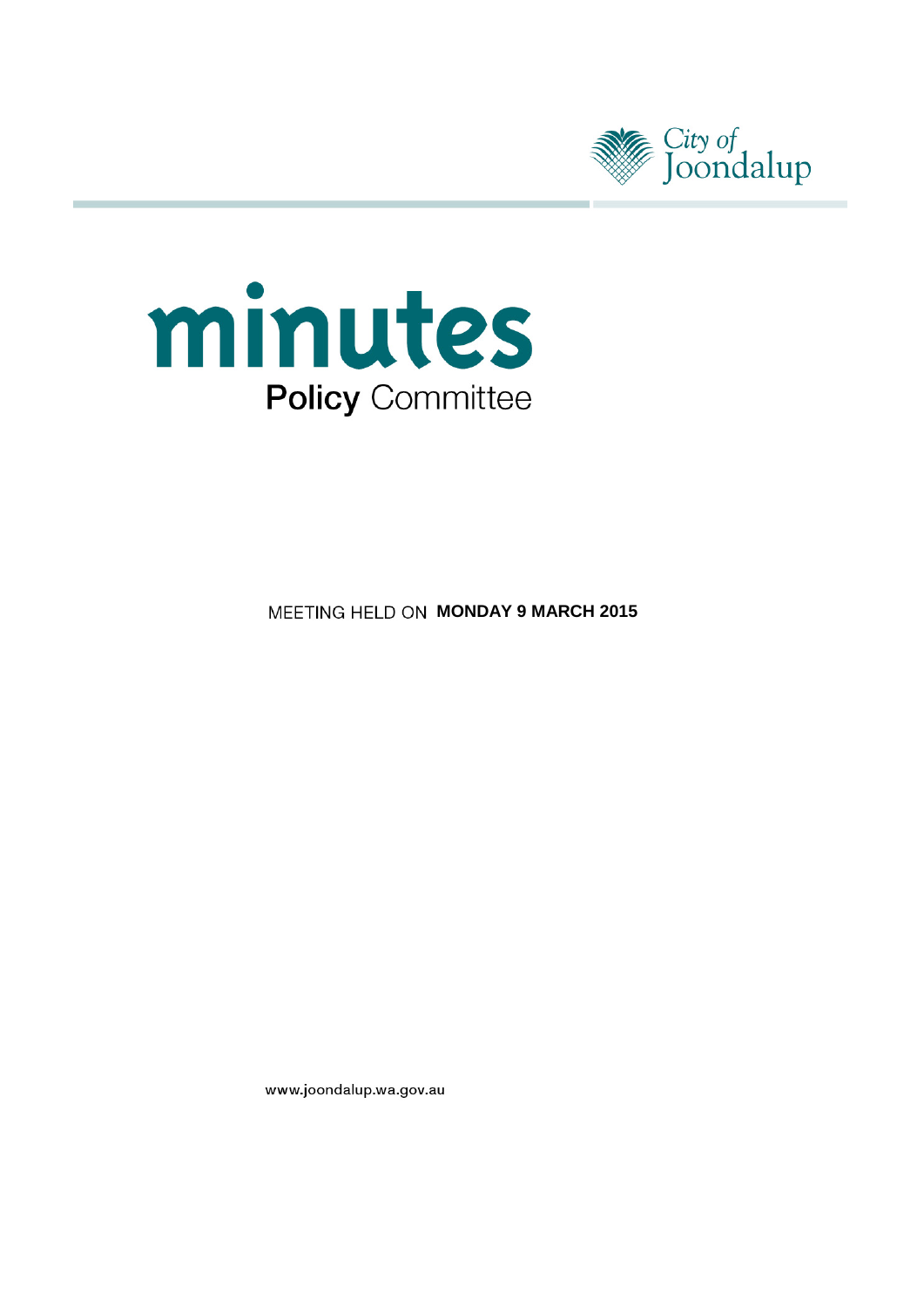# **TABLE OF CONTENTS**

| Item No.       | <b>Title</b>                                                                            | Page No. |
|----------------|-----------------------------------------------------------------------------------------|----------|
|                | <b>Declaration of Opening</b>                                                           | 3        |
|                | <b>Declarations of Interest</b>                                                         | 4        |
|                | Apologies/Leave of absence                                                              | 4        |
|                | <b>Confirmation of Minutes</b>                                                          | 4        |
|                | Announcements by the Presiding Member without discussion                                | 4        |
|                | Identification of matters for which the meeting may be closed to<br>the public          | 4        |
|                | <b>Petitions and deputations</b>                                                        | 4        |
|                | <b>Reports</b>                                                                          | 5        |
| $\mathbf{1}$   | Adoption of Meeting Dates for 2015 - Policy Committee - [103963]                        | 5        |
| $\overline{2}$ | Regional Council Representation Policy - [03149, 41196]                                 | 8        |
| 3              | Revised Elected Members' Entitlements Policy - [00428, 18058]                           | 13       |
| 4              | Revocation of the Leisure Policy and Community Development<br>Policy - [101263, 101284] | 18       |
| 5              | Artificial Shade in City Playgrounds - [41676]                                          | 24       |
|                | <b>Urgent Business</b>                                                                  | 33       |
|                | Motions of which previous notice has been given                                         | 33       |
|                | <b>Requests for Reports for future consideration</b>                                    | 33       |
|                | <b>Closure</b>                                                                          | 33       |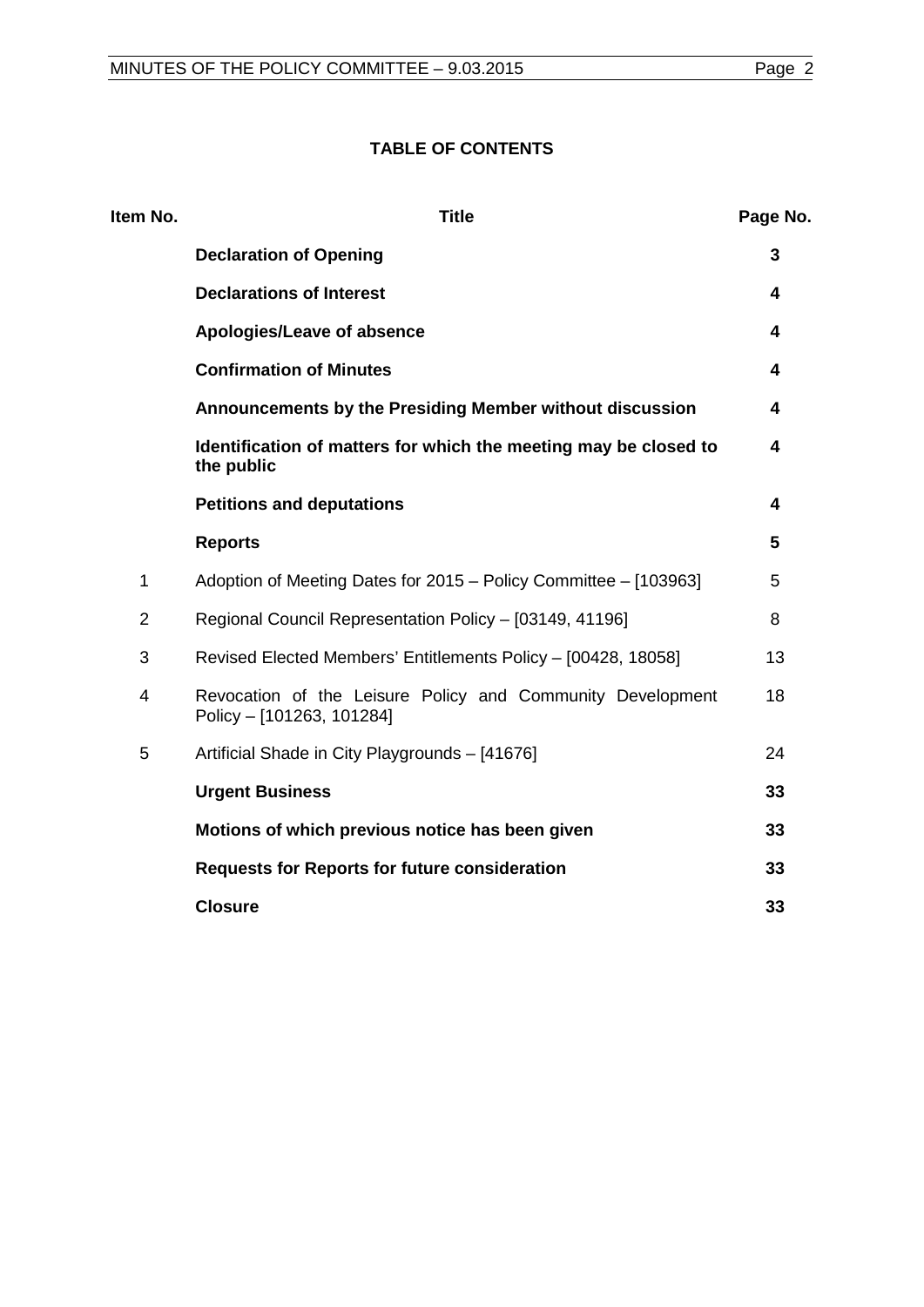# **CITY OF JOONDALUP**

#### **MINUTES OF THE POLICY COMMITTEE MEETING HELD IN CONFERENCE ROOM 2, JOONDALUP CIVIC CENTRE, BOAS AVENUE, JOONDALUP ON MONDAY 9 MARCH 2015.**

## **ATTENDANCE**

## **Committee Members**

| Cr Liam Gobbert<br><b>Mayor Troy Pickard</b> | <b>Presiding Member</b>           | from 6.04pm    |
|----------------------------------------------|-----------------------------------|----------------|
| Cr John Chester                              | <b>Deputy Presiding Member</b>    |                |
| Cr Kerry Hollywood                           |                                   |                |
| Cr Mike Norman<br>Cr Teresa Ritchie, JP      |                                   | from $6.01$ pm |
| Cr Sam Thomas                                | Deputising for Cr Philippa Taylor |                |
| <b>Observers</b>                             |                                   |                |

| Cr Russ Fishwick, JP  | to 7.06pm                                 |
|-----------------------|-------------------------------------------|
| Cr Tom McLean, JP     |                                           |
| Cr Geoff Amphlett, JP | from 7.02pm; Absent from 7.08pm to 7.09pm |

## **Officers**

| Mr Garry Hunt     | <b>Chief Executive Officer</b>   | from 6.03pm; Absent from 7.08pm to 7.09pm |
|-------------------|----------------------------------|-------------------------------------------|
| Mr Jamie Parry    | Director Governance and Strategy |                                           |
| Mr Nico Claassen  | Director Infrastructure Services |                                           |
| Mr Brad Sillence  | Manager Governance               |                                           |
| Mr John Byrne     | Governance Coordinator           |                                           |
| Mrs Lesley Taylor | Governance Officer               |                                           |

## <span id="page-2-0"></span>**DECLARATION OF OPENING**

The Presiding Member declared the meeting open at 6.00pm.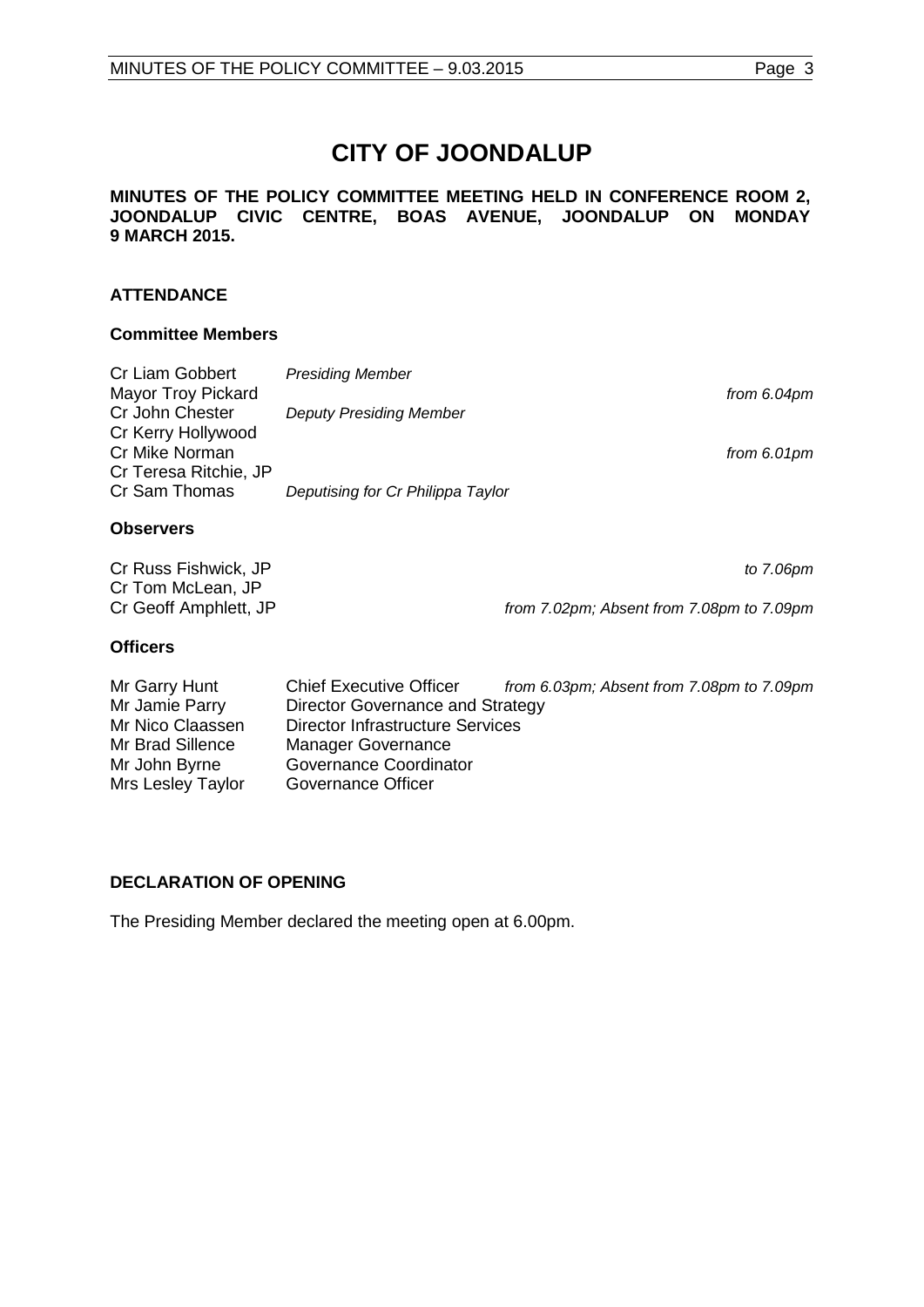## <span id="page-3-0"></span>**DECLARATIONS OF INTEREST**

Nil.

## <span id="page-3-1"></span>**APOLOGIES/LEAVE OF ABSENCE**

## **Apology:**

Cr Philippa Taylor.

#### **Leave of Absence Previously Approved:**

| Cr Sam Thomas         | 23 February to 9 March 2015 inclusive; |
|-----------------------|----------------------------------------|
| Cr Liam Gobbert       | 14 March to 22 March 2015 inclusive;   |
| Cr Mike Norman        | 21 March to 28 March 2015 inclusive;   |
| Cr Geoff Amphlett, JP | 2 May to 10 May 2015 inclusive;        |
| Cr Brian Corr         | 26 May to 26 June 2015 inclusive.      |

*Cr Norman entered the room at 6.01pm.*

#### <span id="page-3-2"></span>**CONFIRMATION OF MINUTES**

#### MINUTES OF THE POLICY COMMITTEE HELD 1 DECEMBER 2014

**MOVED Cr Chester, SECONDED Cr Hollywood that the minutes of the meeting of the Policy Committee held on 1 December 2014 be confirmed as a true and correct record.**

## **The Motion was Put and CARRIED (6/0)**

**In favour of the Motion:** Crs Gobbert, Chester, Hollywood, Norman, Ritchie and Thomas.

## <span id="page-3-3"></span>**ANNOUNCEMENTS BY THE PRESIDING MEMBER WITHOUT DISCUSSION**

Nil.

## <span id="page-3-4"></span>**IDENTIFICATION OF MATTERS FOR WHICH THE MEETING MAY BE CLOSED TO THE PUBLIC**

In accordance with Clause 5.2 of the City's *Meeting Procedures Local Law 2013*, this meeting was not open to the public.

## <span id="page-3-5"></span>**PETITIONS AND DEPUTATIONS**

Nil.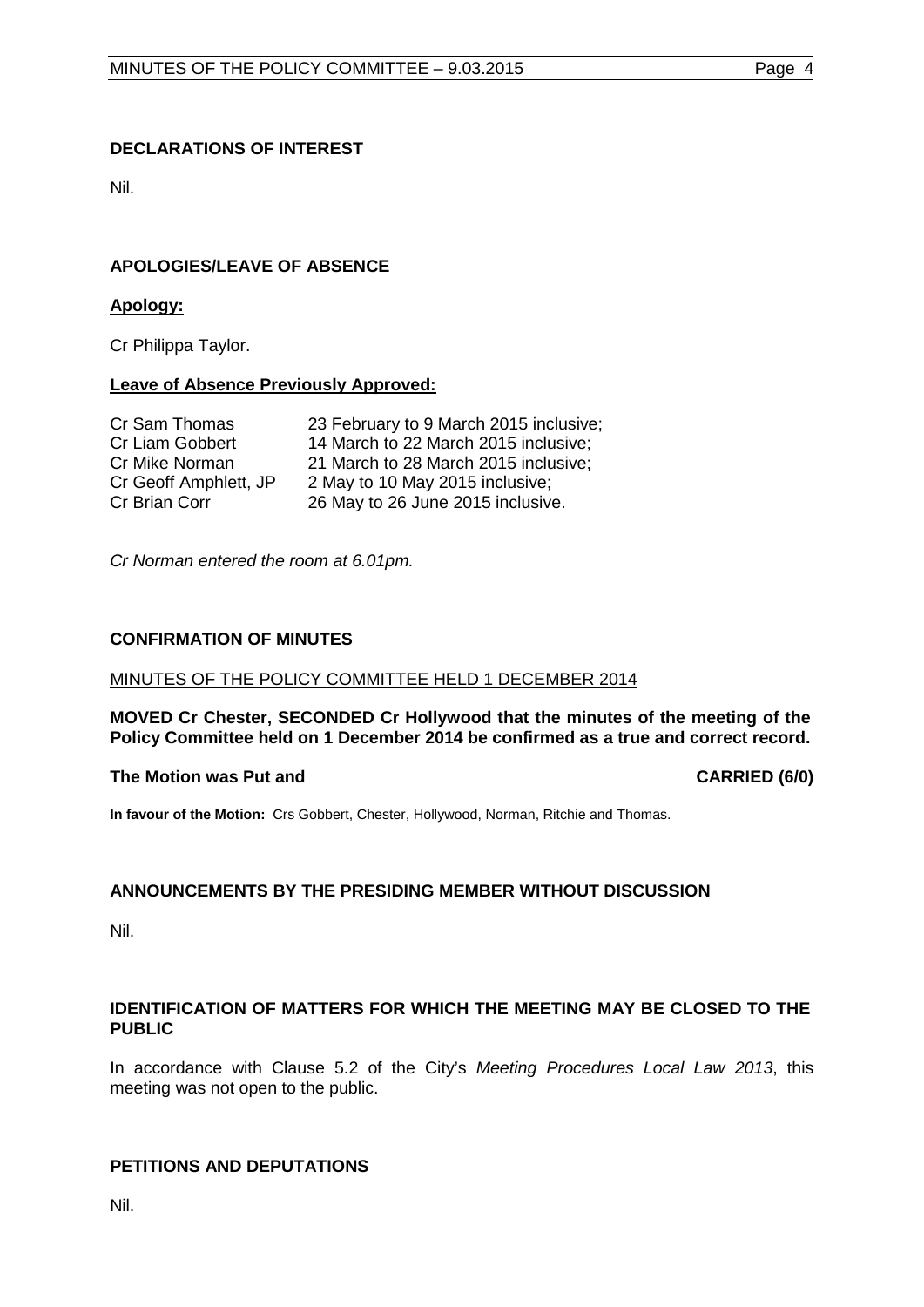<span id="page-4-0"></span>**REPORTS**

# <span id="page-4-1"></span>**ITEM 1 ADOPTION OF MEETING DATES FOR 2015 - POLICY COMMITTEE**

| <b>WARD</b>                           | All                                                                                                                                                                                              |
|---------------------------------------|--------------------------------------------------------------------------------------------------------------------------------------------------------------------------------------------------|
| <b>RESPONSIBLE</b><br><b>DIRECTOR</b> | Mr Jamie Parry<br>Governance and Strategy                                                                                                                                                        |
| <b>FILE NUMBER</b>                    | 103963                                                                                                                                                                                           |
| <b>ATTACHMENT</b>                     | Nil.                                                                                                                                                                                             |
| <b>AUTHORITY / DISCRETION</b>         | Executive - The substantial direction setting and oversight<br>role of Council, such as adopting plans and reports,<br>accepting tenders, directing operations, setting and<br>amending budgets. |

## **PURPOSE**

For the Policy Committee to consider the proposed schedule of committee meeting dates for 2015.

## **EXECUTIVE SUMMARY**

In order to assist with forward planning for all Elected Members, management and staff, a schedule of meeting dates has been prepared for the Policy Committee, ensuring synergy between meeting dates and the flow of information and decision-making.

*It is therefore recommended that the Policy Committee adopts the following proposed meeting dates and times for the Policy Committee of the City of Joondalup to be held at the Joondalup Civic Centre, Boas Avenue, Joondalup:*

| <b>Policy Committee meetings</b>  |
|-----------------------------------|
| to be held in Conference Room 2   |
| 6.00pm on Monday 10 August 2015   |
| 6.00pm on Monday 30 November 2015 |

## **BACKGROUND**

The Policy Committee was established at the Ordinary Council Meeting held on 26 April 2005 (CJ064 - 04/05 refers). The purpose of the committee is to:

- Make recommendations to Council on the development and review of Council and City policies to identify the direction of Council.
- Initiate and request the formulation and drafting of both Council and City policies.
- Devise and oversee the method of development (level and manner of community consultation) for the development of Council and City policies.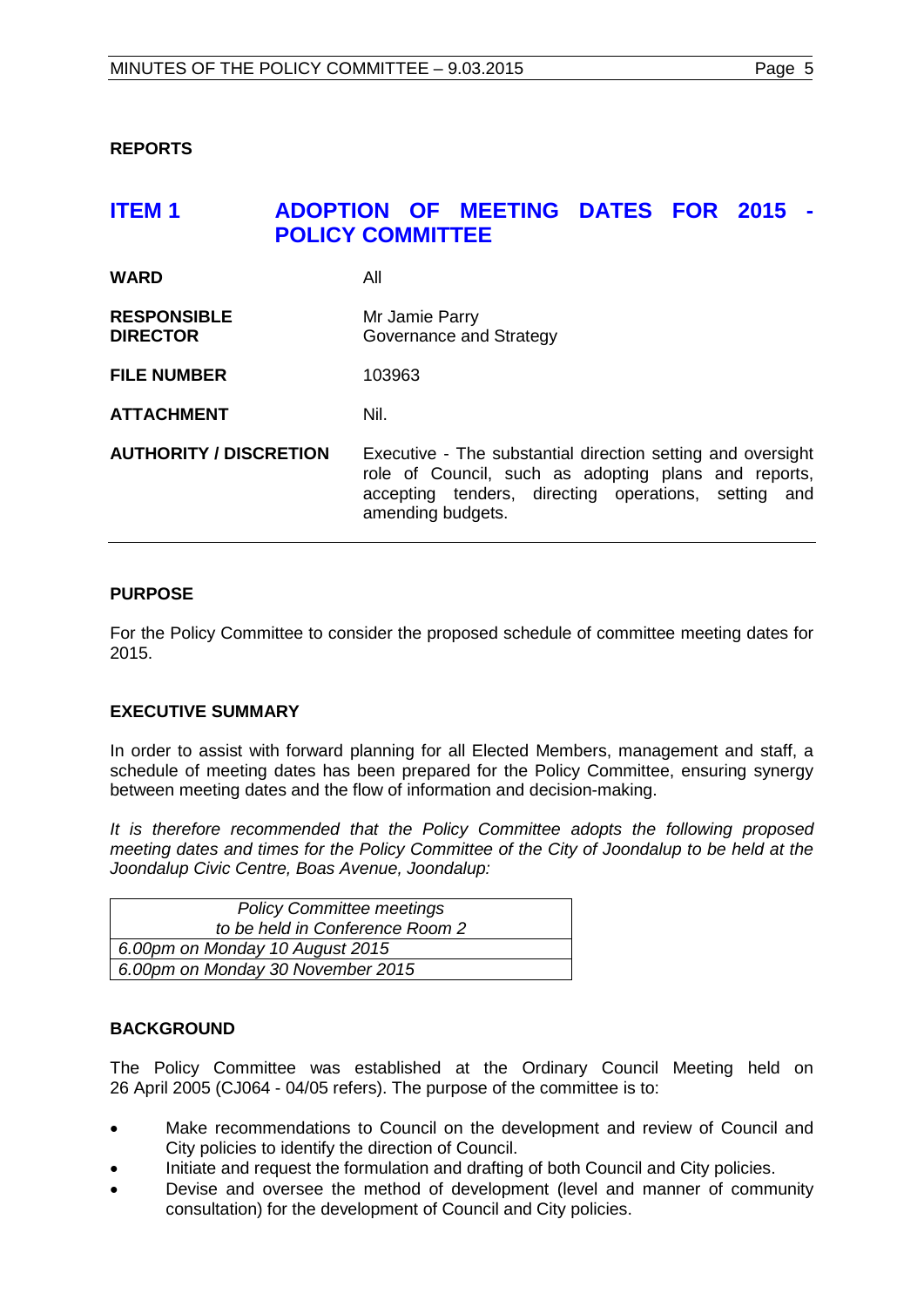• Review the Council Policy Framework in order to ensure compliance with the provisions of the *Local Government Act 1995*.

At its meeting held on 21 October 2014 (CJ177-10/14 refers), Council adopted the meeting dates for its Strategy and Briefing sessions, and ordinary Council meetings for 2015.

The schedule of Council meeting dates was based on the format used in recent years; a monthly meeting format with Strategy Sessions held on the first Tuesday of each month; Briefing Sessions held on the second Tuesday and Council meetings on the third Tuesday.

This enables committee meetings to be scheduled on the Monday, Tuesday or Wednesday of weeks one, two and three so as to minimise potential conflicts with other Council activities and provide a 'meeting-free' week in the fourth week of each month.

## **DETAILS**

The proposed meeting dates have been determined to align with the existing Council meeting structure, and enable adequate consideration and consultation where necessary on policy issues between meetings.

#### **Issues and options considered**

The Policy Committee can either:

- adopt the meeting dates as proposed in this Report or
- amend the meeting dates.

## **Legislation / Strategic Community Plan / policy implications**

| Legislation | Local Government Act 1995.                           |
|-------------|------------------------------------------------------|
|             | Local Government (Administration) Regulations 1996.  |
|             | City of Joondalup Meeting Procedures Local Law 2013. |

#### **Strategic Community Plan**

| Key theme                   | Governance and Leadership. |
|-----------------------------|----------------------------|
| Objective                   | Corporate capacity.        |
| <b>Strategic initiative</b> | Not applicable.            |
| Policy                      | Not applicable.            |

#### **Risk management considerations**

Should forward planning of committee meetings not be identified, then there is a risk for meetings to be held on an ad-hoc basis; lacking coordination with other key meetings and corporate planning processes.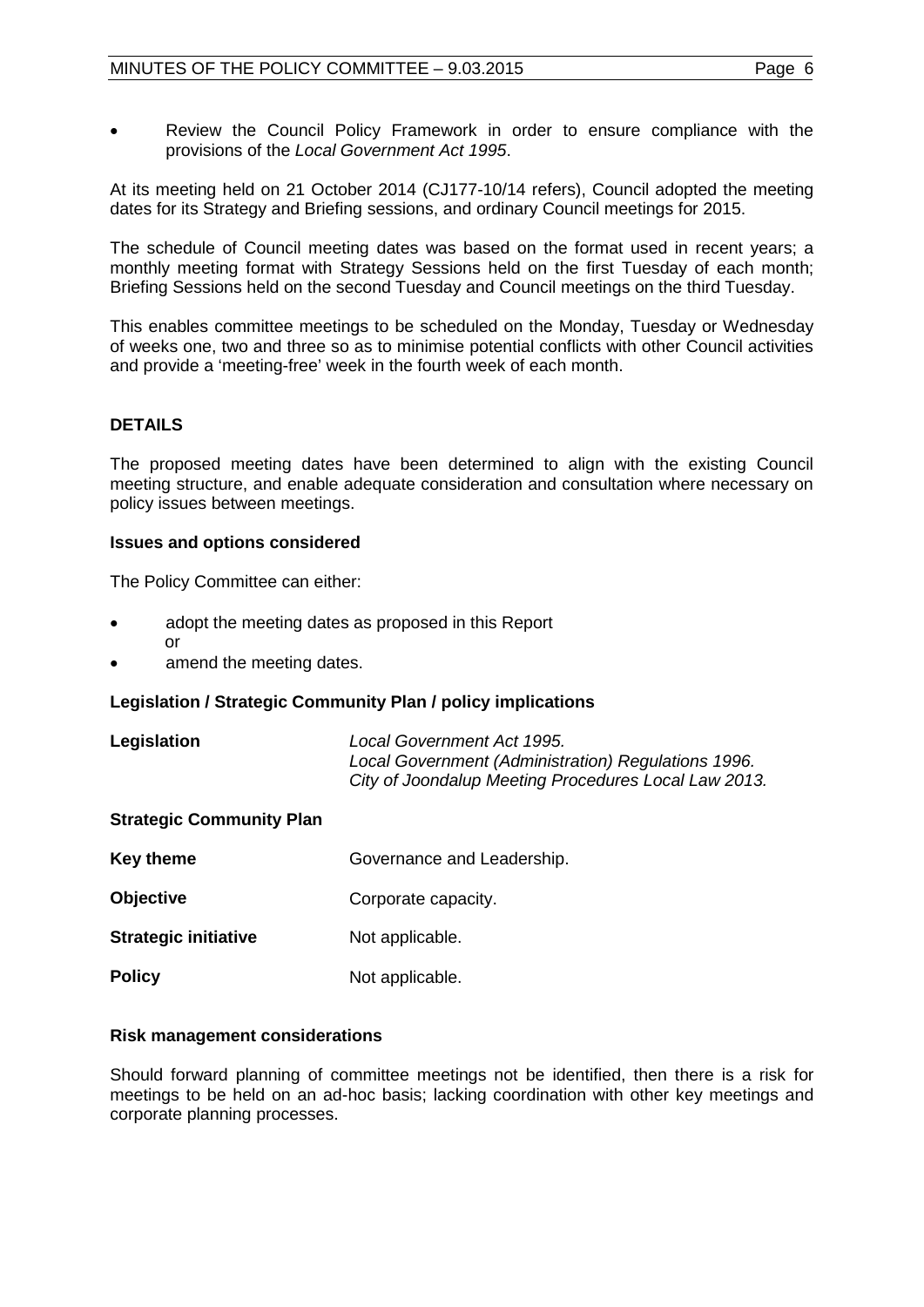## **Financial/budget implications**

Not applicable.

## **Regional significance**

Not applicable.

## **Sustainability implications**

Not applicable.

## **Consultation**

Not applicable.

## **COMMENT**

The dates proposed are intended to provide Council, committee members and staff with an indicative meeting timeline for the Policy Committee. This will assist in ensuring adequate consultation and review of policies are undertaken prior to reporting recommended outcomes to the committee and Council.

## **VOTING REQUIREMENTS**

Simple Majority.

**MOVED Cr Chester, SECONDED Cr Hollywood that the Policy Committee ADOPTS the following meeting dates and times for the Policy Committee of the City of Joondalup to be held at the Joondalup Civic Centre, Boas Avenue, Joondalup:**

| <b>Policy Committee meetings</b>  |
|-----------------------------------|
| to be held in Conference Room 2   |
| 6.00pm on Monday 10 August 2015   |
| 6.00pm on Monday 30 November 2015 |

## **The Motion was Put and CARRIED (6/0)**

**In favour of the Motion:** Crs Gobbert, Chester, Hollywood, Norman, Ritchie and Thomas.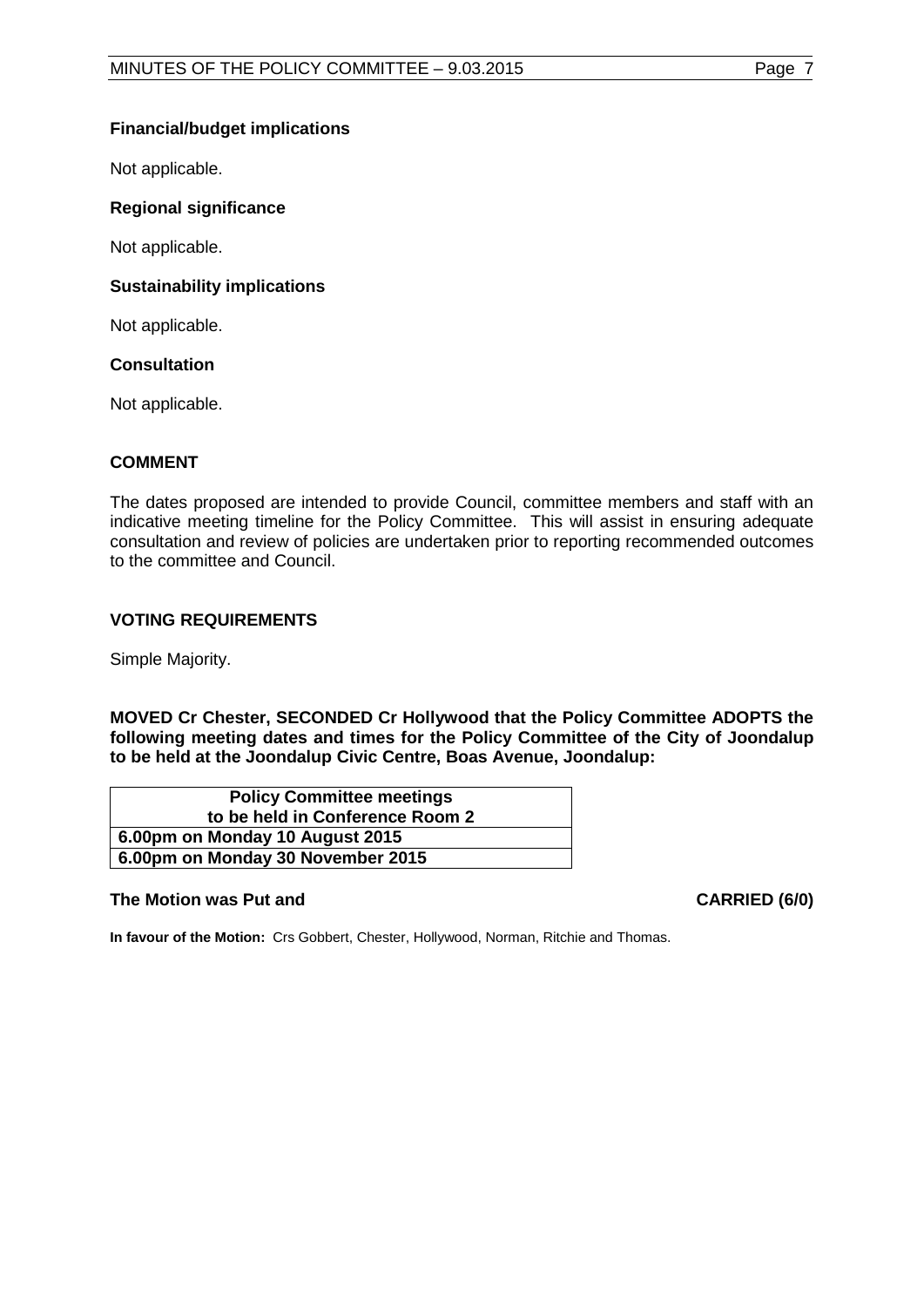# <span id="page-7-0"></span>**ITEM 2 REGIONAL COUNCIL REPRESENTATION POLICY**

| <b>WARD</b>                           | All                                                                                                                                                                                              |
|---------------------------------------|--------------------------------------------------------------------------------------------------------------------------------------------------------------------------------------------------|
| <b>RESPONSIBLE</b><br><b>DIRECTOR</b> | Mr Jamie Parry<br>Governance and Strategy                                                                                                                                                        |
| <b>FILE NUMBER</b>                    | 03149, 41196, 101515                                                                                                                                                                             |
| <b>ATTACHMENT</b>                     | Attachment 1<br><b>Regional Council Representation Policy</b>                                                                                                                                    |
| <b>AUTHORITY / DISCRETION</b>         | Executive - The substantial direction setting and oversight<br>role of Council, such as adopting plans and reports,<br>accepting tenders, directing operations, setting and<br>amending budgets. |

## **PURPOSE**

For Council to consider the adoption of the *Regional Council Representation Policy.* 

## **EXECUTIVE SUMMARY**

Appointments to regional councils, external bodies and groups, as well as Council formed committees generally occurs following each ordinary local government election, held every two years.

At the Policy Committee meeting held on 1 December 2014, a report was requested on the possibility of developing a policy restricting the timeframe an Elected Member serves on a regional council, to a maximum of four consecutive years, and that any changes in representation should align with each election cycle.

The City of Joondalup is represented by two Elected Members on both the Mindarie Regional Council (MRC) and the Tamala Park Regional Council (TPRC). Based on the request at the Policy Committee, a policy has been developed for Council's consideration.

*It is therefore recommended that Council CONSIDERS the Regional Council Representation Policy, as detailed in Attachment 1 to this Report.* 

## **BACKGROUND**

Following local government elections, held every two years, appointments are made by Council to various external boards, groups and bodies, where the City of Joondalup has representation. Appointments are made to two regional councils, namely the MRC and the TPRC.

The purpose of the Mindarie Regional Council is to perform designated functions in connection with waste treatment and disposal.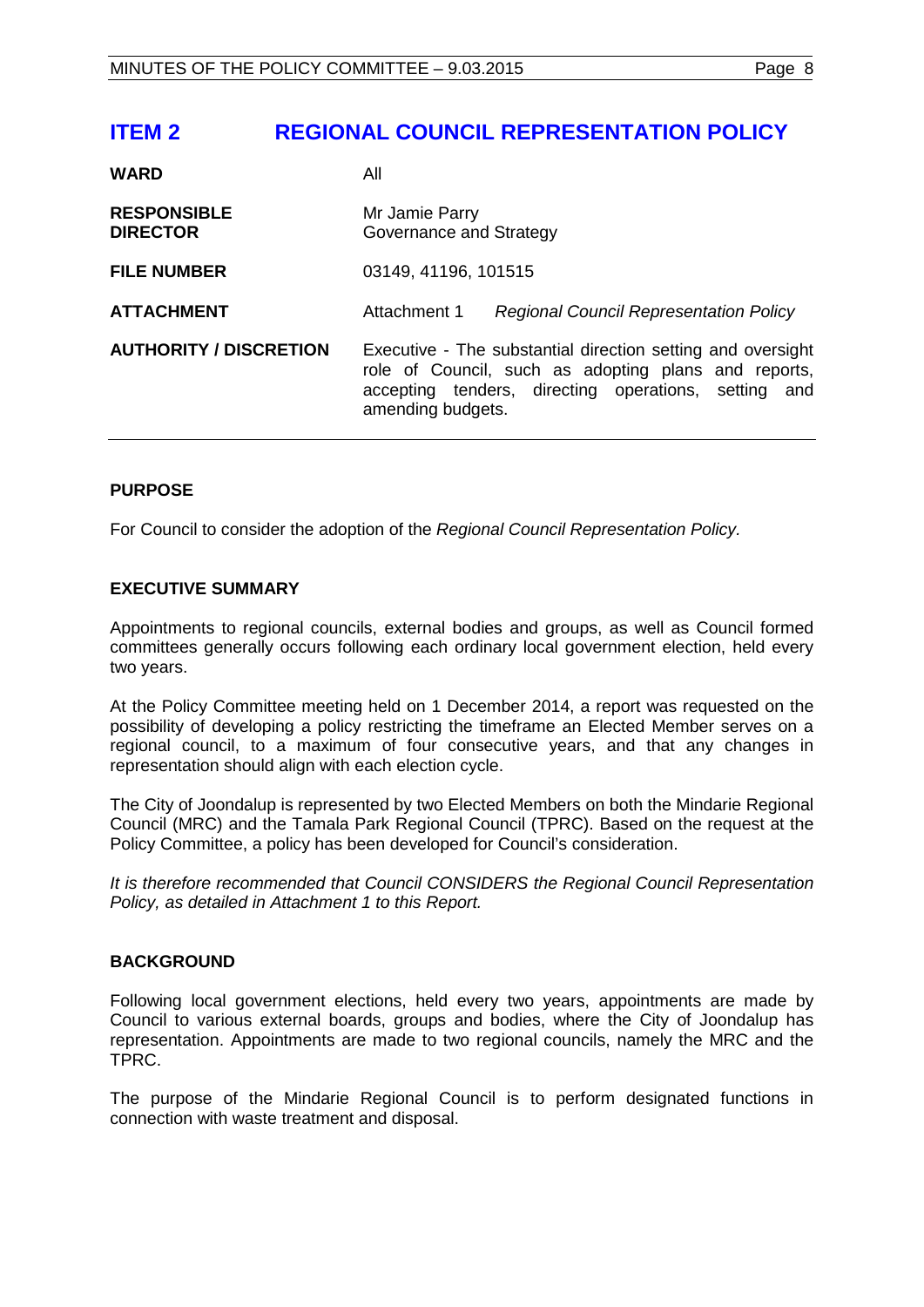The MRC manages the disposal of about 315,000 tonnes of waste generated each year by people living in its seven government localities, being the Cities of Joondalup, Perth, Stirling, Wanneroo and Vincent, and the Towns of Cambridge and Victoria Park.

The MRC's vision is to *'set and achieve the standard for minimising the impact of waste on the environment, for the benefit of the regional community.'*

The Tamala Park Regional Council was established for the development of approximately 165 hectares of Lot 118, Mindarie, and represents the interests of seven local governments in the urban development of land south of Somerley, in Perth's northern suburbs. The seven local governments represented by the TPRC are the Cities of Joondalup, Perth, Stirling, Wanneroo and Vincent, and the Towns of Cambridge and Victoria Park.

The regional purpose for which the TPRC is established is:

- a to undertake, in accordance with the objectives, the rezoning, subdivision, development, marketing and sale of the land
- b to carry out and do all other acts and things which are reasonably necessary for the bringing into effect of the matters referred to in paragraph (a) of this clause.

The objectives of the TPRC are:

- a to develop and improve the value of the land
- b to maximise, with prudent risk parameters, the financial return to the participants
- c to balance economic, social and environmental issues<br>d to produce a quality development demonstrating
- to produce a quality development demonstrating the best urban design and development practice.

At its meeting held on 5 April 2005 (CJ050-04/05 refers), Council resolved in part that:

*"in the interests of good governance, AGREES that the City of Joondalup nominated representative on the Tamala Park Regional Council shall not be a member of the Mindarie Regional Council."*

At the Council meeting held on 20 September 2005, during discussion on the appointment of representatives to the TPRC (CJ202-09/05 refers), it was recommended that when a report is presented to a future incoming Council, consideration be given to the TPRC and MRC each being represented by either the Mayor or Deputy Mayor, in order that a senior level of representation be maintained.

For this reason it is considered appropriate that representatives to both Regional Councils be appointed simultaneously. However, it should be noted that this is a recommendation of Council, and not a formal resolution (CJ202-09/05 refers).

## **DETAILS**

In view of the request at the Policy Committee meeting held on 1 December 2014, a *Regional Council Representation Policy* has been developed for Council's consideration (Attachment 1 refers).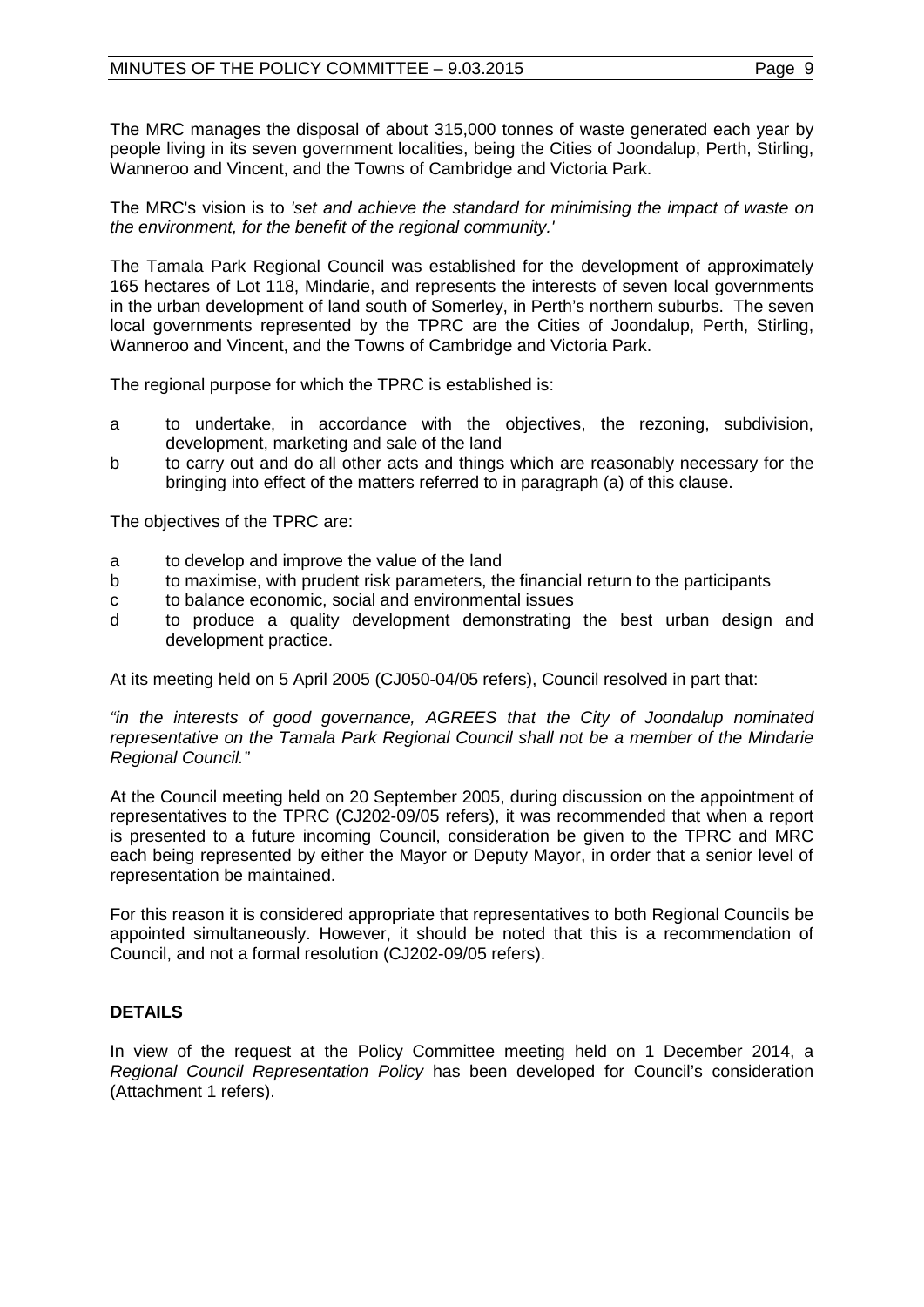The policy has been drafted in view of the intent expressed at the Policy Committee, and also includes the direction given by Council at its meeting held on 5 April 2005 (CJ050-04/05 refers).

#### **Issues and options considered**

Council can either:

or

- adopt the policy as presented
- amend the policy as presented
- decline to adopt the policy and maintain the current nomination process.

#### **Legislation / Strategic Community Plan / policy implications**

| Legislation                     | Section 3.61 of the Local Government Act 1995.<br>Section 51 of the Interpretation Act 1984.    |
|---------------------------------|-------------------------------------------------------------------------------------------------|
| <b>Strategic Community Plan</b> |                                                                                                 |
| <b>Key theme</b>                | Governance and Leadership.                                                                      |
| <b>Objective</b>                | Effective representation.                                                                       |
| <b>Strategic initiative</b>     | Ensure the elected body has a comprehensive understanding<br>of its roles and responsibilities. |
| <b>Policy</b>                   | Not applicable.                                                                                 |

No deputies are appointed to the TPRC or MRC and legal advice has confirmed that the appointment of deputies to serve on a regional council can only be made under specific circumstances and not on an ongoing basis.

It is important to therefore note that should any of the Council's appointed representatives not be available to attend a meeting of the TPRC or MRC in the near future a special resolution of Council is required to appoint an alternate member for the specific period that the member is not available, in accordance with the *Interpretation Act 1984*.

#### **Risk management considerations**

Changing the representation of Elected Members on regional councils too frequently may result in the City's representatives not having a thorough knowledge or understanding of the issues the regional councils may be considering at a particular time. Continuity of membership may reduce such risks, although rotating membership will enable Elected Members to gain understanding of the business of the regional councils, and therefore a better understanding of the City's role.

## **Financial / budget implications**

Members of MRC and TPRC receive sitting fees for meeting attendance that are paid by the regional councils respectively.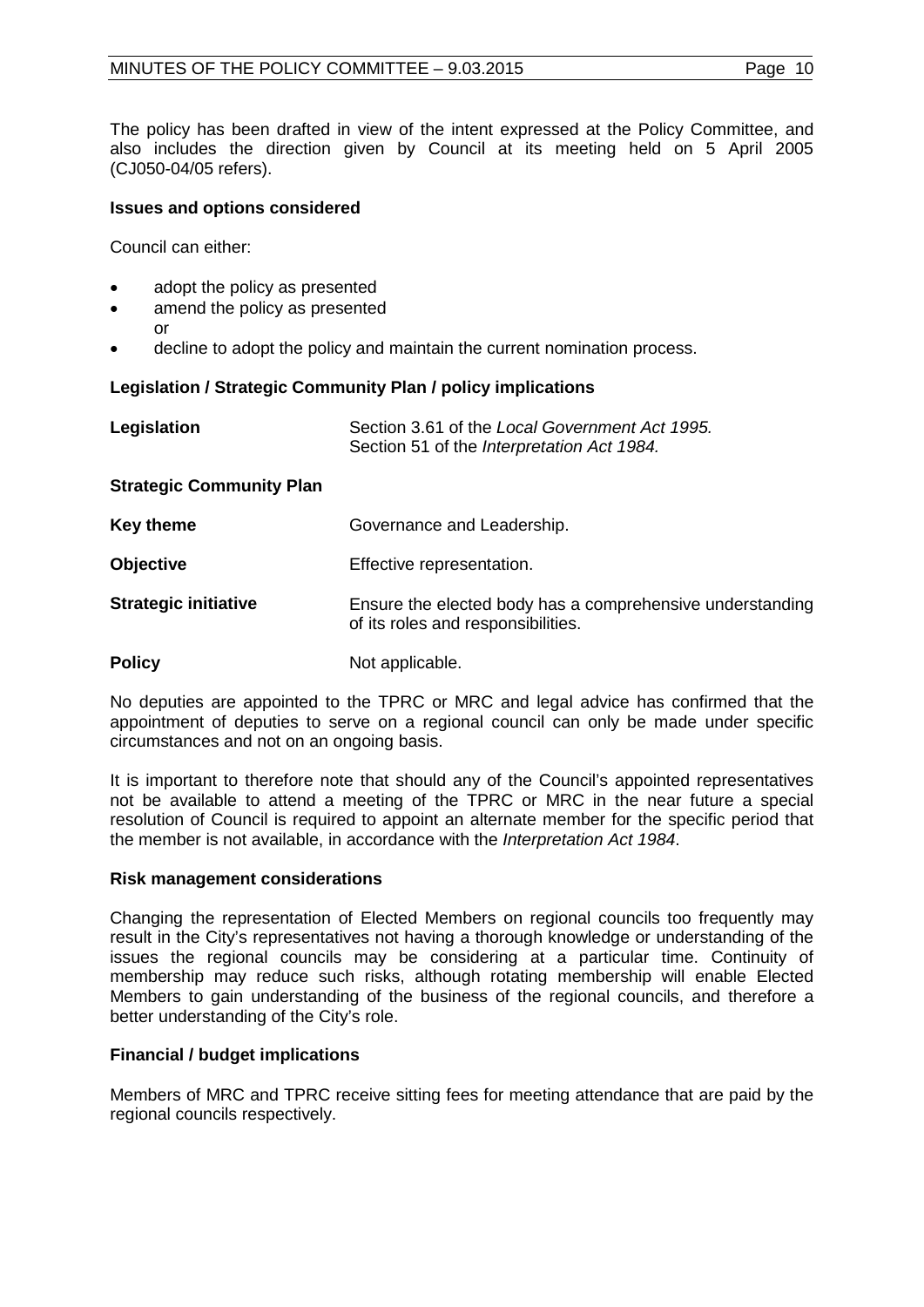## **Regional significance**

Members of both the MRC and TPRC make decisions on behalf of their member local governments in regard to the role and responsibilities for which they are established.

## **Sustainability implications**

Not applicable.

## **Consultation**

Not applicable.

## **COMMENT**

There is no legislative provision or restriction on how long an Elected Member can serve on a regional council. Therefore it is for Council to consider whether the adoption of the policy as presented, would serve the best interests of the City.

## **VOTING REQUIREMENTS**

Simple Majority.

*The Chief Executive Officer entered the room at 6.03pm.*

*Mayor Pickard entered the room at 6.04pm.*

## **OFFICER'S RECOMMENDATION**

That Council CONSIDERS the *Regional Council Representation Policy,* as detailed in Attachment 1 to this Report.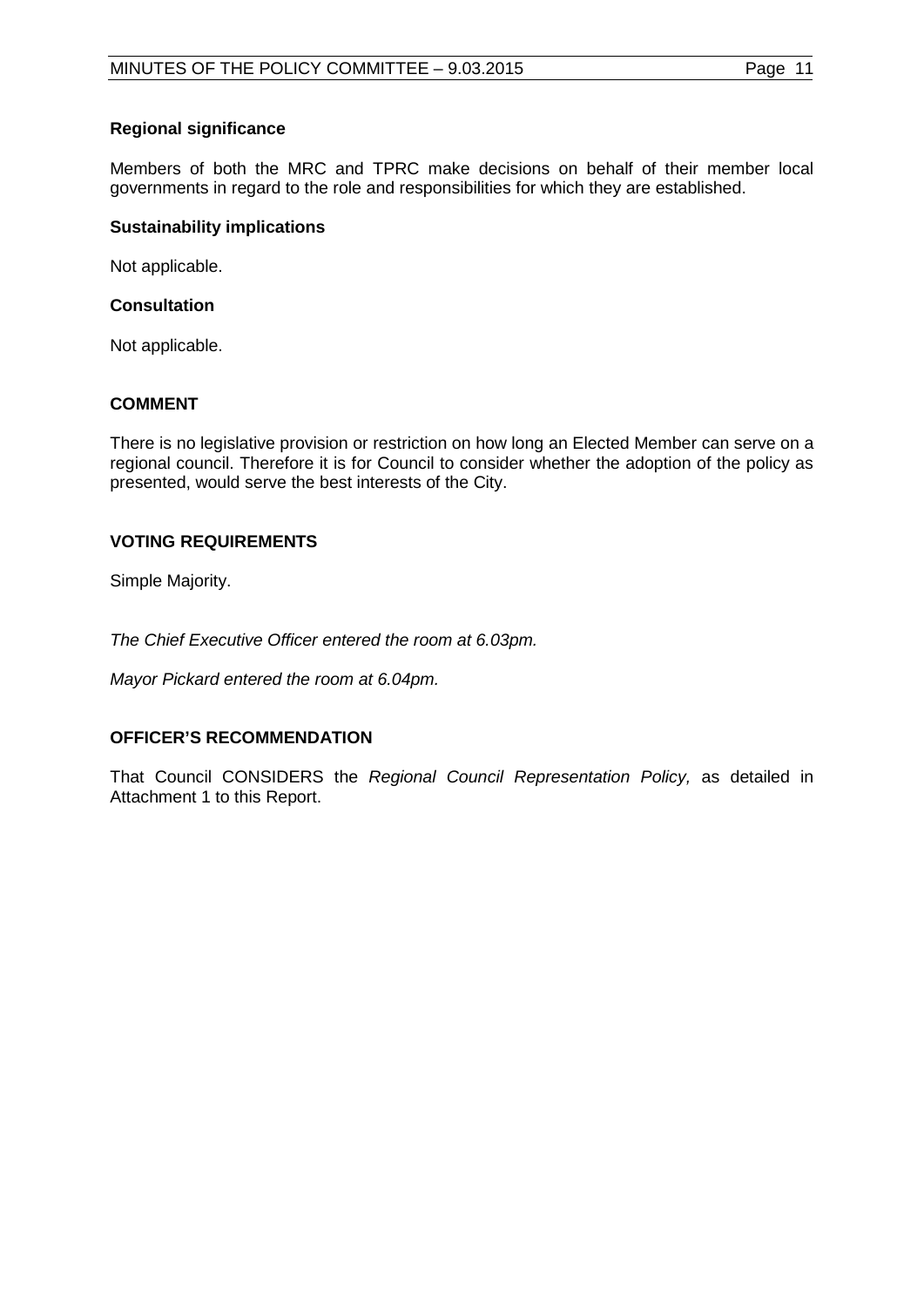**MOVED Mayor Pickard, SECONDED Cr Chester that Council ADOPTS the** *Regional Council Representation Policy,* **as detailed in Attachment 1 to this Report, subject to the following amendments:**

- **1 that the preferred scenario in relation to Part 2.2 – Membership of the Mindarie Regional Council and Part 3.2 – Membership of the Tamala Park Regional Council ensures that two new Elected Members are not appointed at the same time to the Mindarie Regional Council or the Tamala Park Regional Council;**
- **2 that the policy be amended to incorporate similar membership rotation of the Development Assessment Panel.**

#### The Motion was Put and **CARRIED** (5/2)

**In favour of the Motion:** Cr Gobbert, Mayor Pickard, Crs Chester, Norman and Thomas. **Against the Motion:** Crs Hollywood and Ritchie.

*Appendix 1 refers*

*To access this attachment on electronic document, click here: [Attach1agnPOLICY090315.pdf](http://www.joondalup.wa.gov.au/files/committees/POLI/2015/Attach1agnPOLICY090315.pdf)*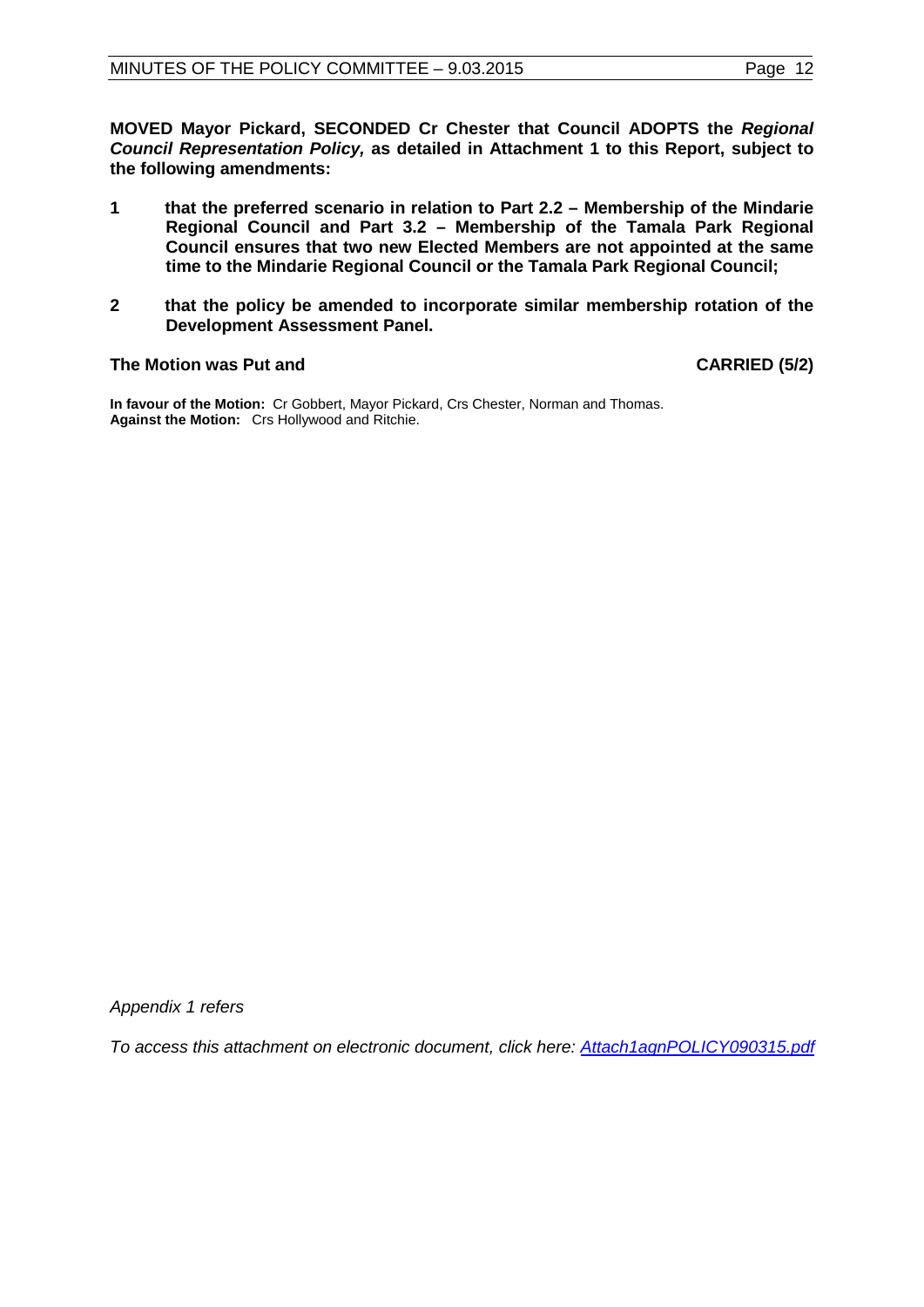<span id="page-12-0"></span>

| <b>WARD</b>                           | All                                       |                                                                                                                                                                             |
|---------------------------------------|-------------------------------------------|-----------------------------------------------------------------------------------------------------------------------------------------------------------------------------|
| <b>RESPONSIBLE</b><br><b>DIRECTOR</b> | Mr Jamie Parry<br>Governance and Strategy |                                                                                                                                                                             |
| <b>FILE NUMBER</b>                    | 00428, 18058, 101515                      |                                                                                                                                                                             |
| <b>ATTACHMENT</b>                     | Attachment 1                              | Revised Elected Members' Entitlements<br><i>Policy</i> (marked up).                                                                                                         |
| <b>AUTHORITY / DISCRETION</b>         | amending budgets.                         | Executive - The substantial direction setting and oversight<br>role of Council, such as adopting plans and reports,<br>accepting tenders, directing operations, setting and |

## **PURPOSE**

For Council to consider a revised *Elected Members' Entitlements Policy.* 

## **EXECUTIVE SUMMARY**

The *Elected Members' Entitlements Policy* sets out the support and allowances available to the City's Elected Members and is consistent with the provisions set out in the *Local Government Act 1995* and supporting regulations. As part of the policy, Elected Members are encouraged to attend suitable conferences and training activities to enable them to be more informed and better able to fulfil their duties of office. A written report is to be provided to the City on an Elected Member's return from any interstate or overseas conference.

At the Policy Committee meeting held on 1 December 2014, a report was requested to amend the existing policy, specifically in relation to conference attendances and the requirement for Elected Members to submit a verbal report at the conclusion of the conference. Based on the request at the Policy Committee, the existing policy has been revised for Council's consideration.

*It is therefore recommended that Council CONSIDERS the revised Elected Members' Entitlements Policy, as detailed in Attachment 1 to this Report.* 

## **BACKGROUND**

A new *Elected Members' Entitlements Policy* was adopted by Council at its meeting held on 20 March 2012 (CJ032-03/12 refers) and was subsequently amended by Council, at its meeting held on 24 September 2013, following changes to the *Local Government Act 1995*  and associated regulations around the role of the Salaries and Allowances Tribunal regarding the setting of Elected Member allowances and meeting fees (CJ185-09/13 refers).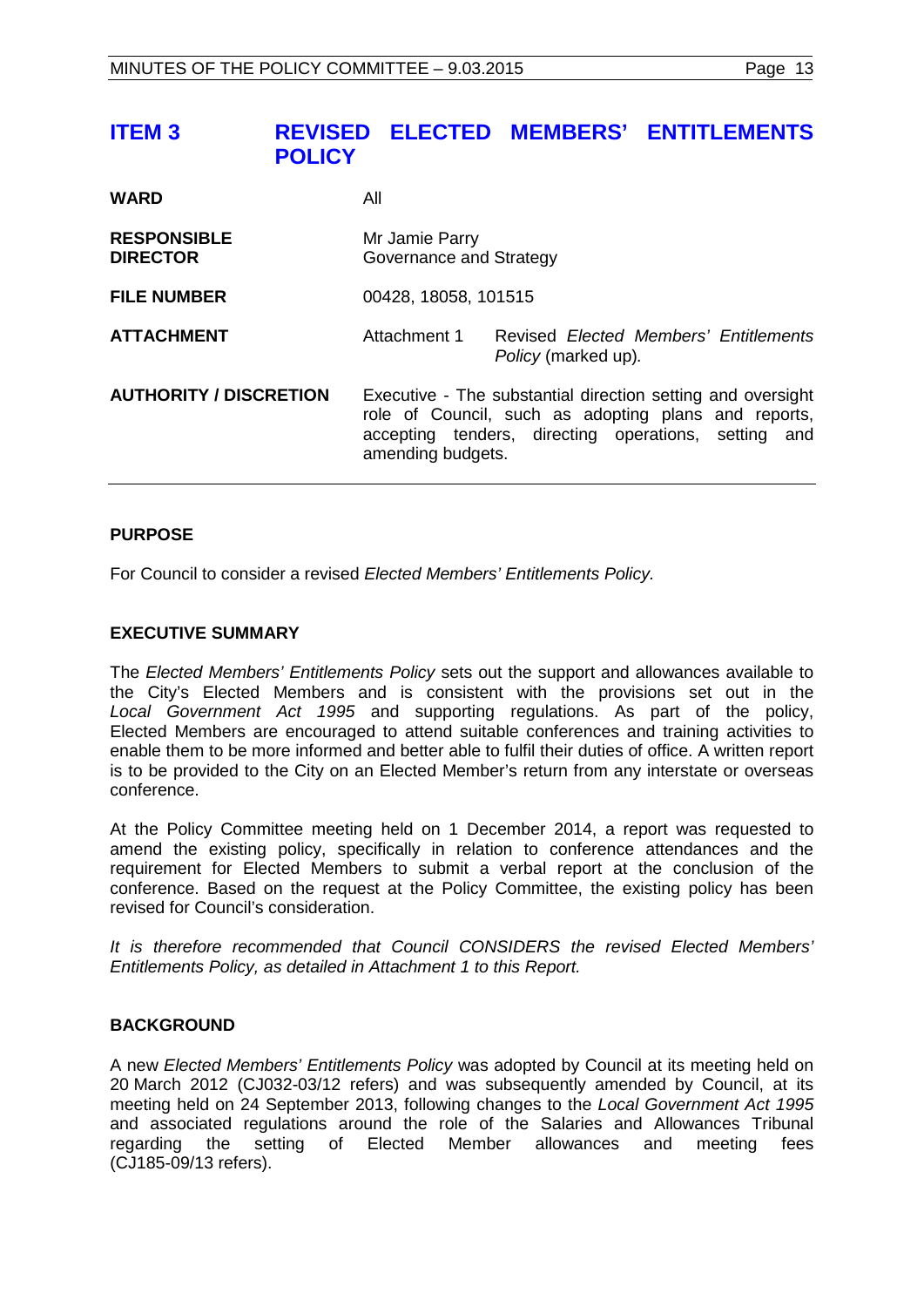Included within the policy are provisions around the attendance of Elected Members at conferences and training throughout Australia and overseas. Elected Member attendance at conferences, training programs and seminars are seen as an important mechanism for an Elected Member to develop and maintain skills and knowledge relevant to the role and to enable them to be more informed and better able to fulfil their duties of office. Currently the policy provides an allocation of \$6,900 per year for Elected Members and \$15,100 per year for the Mayor, with any unused allocation being carried forward at the completion of each annual period, however forfeited at the biennial local government elections.

As part of the policy, Elected Members attending an interstate or overseas conference are required to prepare a report on their return on their attendance and benefits to them and the City in general.

## **DETAILS**

In view of the request at the Policy Committee meeting held on 1 December 2014, the *Elected Members' Entitlements Policy* has been amended in section 8, for Council's consideration (Attachment 1 refers).

The policy has been amended to reflect that on return from an interstate or overseas conference, an Elected Member is to give a verbal presentation to other Elected Members at a subsequent strategy session.

## **Issues and options considered**

Council can either:

- adopt the policy as presented
- amend the policy as presented
- or
- decline to adopt the policy and maintain the current process.

## **Legislation / Strategic Community Plan / policy implications**

| Legislation                     | Local Government Act 1995.<br>Local Government (Administration) Regulations 1996.<br>Salaries and Allowances Tribunal Determinations. |  |
|---------------------------------|---------------------------------------------------------------------------------------------------------------------------------------|--|
| <b>Strategic Community Plan</b> |                                                                                                                                       |  |
| <b>Key theme</b>                | Governance and Leadership.                                                                                                            |  |
| <b>Objective</b>                | Effective representation.                                                                                                             |  |
| <b>Strategic initiative</b>     | Ensure the elected body has a comprehensive understanding<br>of its roles and responsibilities.                                       |  |
| <b>Policy</b>                   | Elected Members' Entitlements Policy.                                                                                                 |  |

## **Risk management considerations**

Not applicable.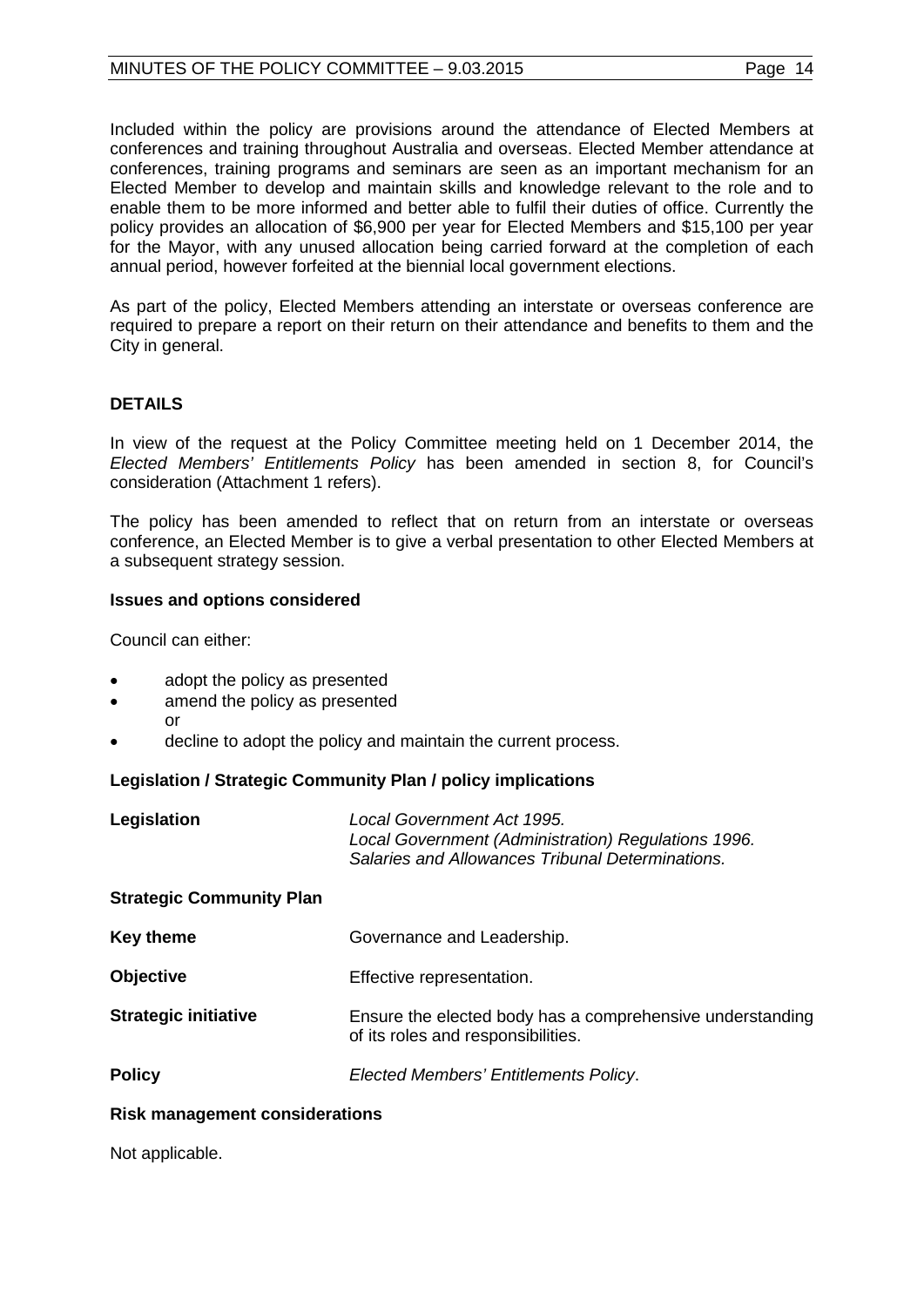## **Financial / budget implications**

Provision of Elected Member attendance at conferences and seminars is made in the City's annual budget and in line with the levels set within the policy.

## **Regional significance**

Not applicable.

## **Sustainability implications**

Not applicable.

#### **Consultation**

In reviewing the provisions of other local governments relating to Elected Member travel, the need for conference reporting vary with some local governments requiring a written report (such as the Cities of Stirling and Fremantle); both a written and a verbal report (such as the City of Wanneroo), a written report or a verbal report (such as the Cities of Gosnells and Mandurah); or no reporting at all (such as the Cities of Perth, South Perth and Subiaco).

State Government Ministers as well as parliamentary secretaries and government officers are required to provide written reports for overseas travel to either the Premier or Parliament, as the case may be (within two months of the travel occurring).

## **COMMENT**

The revised policy is presented for Council's consideration.

## **VOTING REQUIREMENTS**

Simple Majority.

## **OFFICER'S RECOMMENDATION**

That Council CONSIDERS the *Elected Members' Entitlements Policy,* as detailed in Attachment 1 to this Report .

**MOVED Mayor Pickard, SECONDED Cr Chester that Council ADOPTS the** *Elected Members' Entitlements Policy,* **as detailed in Attachment 1 to this Report.**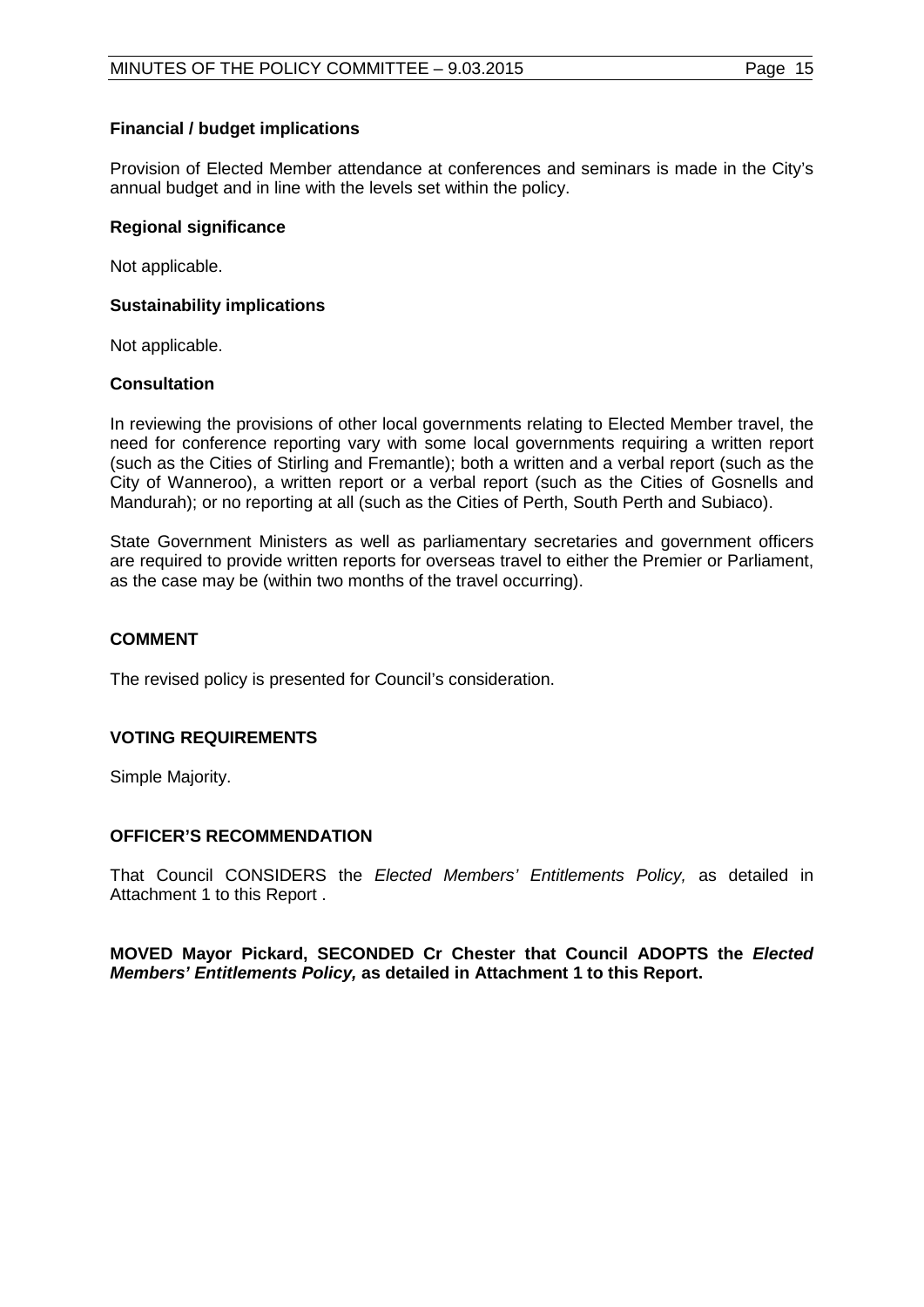**AMENDMENT MOVED Cr Ritchie, SECONDED Cr Thomas that the following words be added to the motion after "Report":**

**"subject to Part 8 being amended to read as follows:**

*"8 Report:*

*Upon return from any interstate or overseas Conference and Training event as detailed within this policy, where registration and other associated costs are met by the City of Joondalup, the attending Elected Member is required to:*

*(a) prepare a written report on their attendance and benefits to them and the City, to be circulated to all Elected Members within one month;*

*or*

*(b) present a verbal report on their attendance and benefits to them and the City, at the next available Strategy Session.""*

#### The Amendment was Put and **CARRIED (6/1)**

**In favour of the Amendment:** Cr Gobbert, Mayor Pickard, Crs Chester, Norman, Ritchie and Thomas. **Against the Amendment:** Cr Hollywood.

**AMENDMENT MOVED Mayor Pickard, SECONDED Cr Ritchie** that the following words be added, to the motion after "Report":

"subject to Clause 6.3 (a) (i) and (ii) – Annual Conference and Training Expenses Allocation being amended as follows:

- (i) \$15,100 be replaced with \$7,500;
- (ii) \$6,900 be replaced with \$3,500.".

#### **The Amendment was Put and LOST (0/7) LOST (0/7)**

**Against the Amendment:** Cr Gobbert, Mayor Pickard, Crs Chester, Hollywood, Norman, Ritchie and Thomas.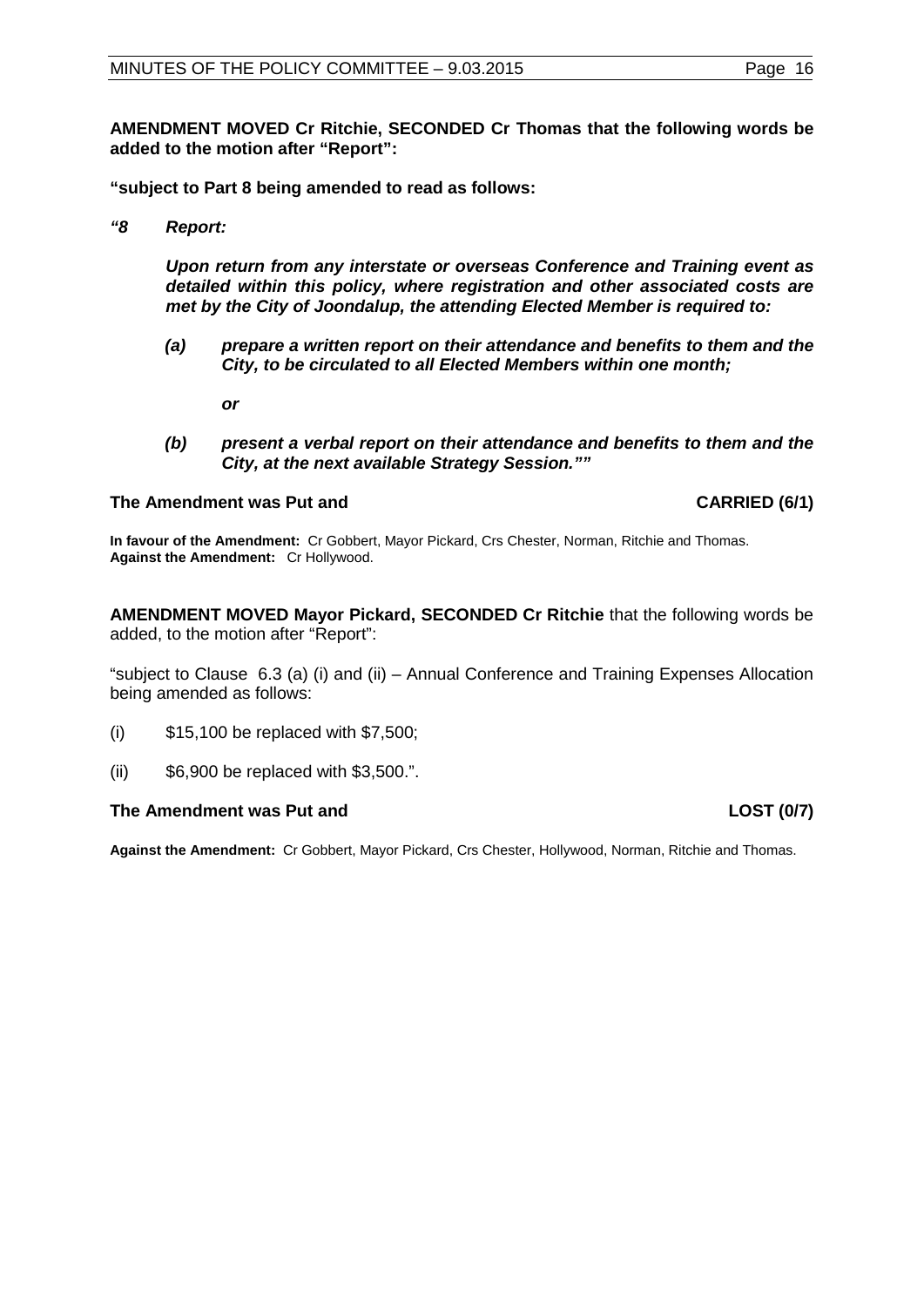**THE Original Motion as amended, being:**

**That Council ADOPTS the revised** *Elected Members' Entitlements Policy,* **as detailed in Attachment 1 to this Report, subject to Part 8 being amended to read as follows:**

*"8 Report:*

*Upon return from any interstate or overseas Conference and Training event as detailed within this policy, where registration and other associated costs are met by the City of Joondalup, the attending Elected Member is required to:*

*(a) prepare a written report on their attendance and benefits to them and the City, to be circulated to all Elected Members within one month;*

*or*

*(b) present a verbal report on their attendance and benefits to them and the City, at the next available Strategy Session.".*

was Put and **CARRIED** (6/1)

**In favour of the Motion:** Cr Gobbert, Mayor Pickard, Crs Chester, Norman, Ritchie and Thomas. **Against the Motion:** Cr Hollywood.

*Cr Amphlett entered the room at 7.02pm.*

*Cr Fishwick left the room at 7.06pm.*

*Appendix 2 refers*

*To access this attachment on electronic document, click here: [Attach2agnPOLICY090315.pdf](http://www.joondalup.wa.gov.au/files/committees/POLI/2015/Attach2agnPOLICY090315.pdf)*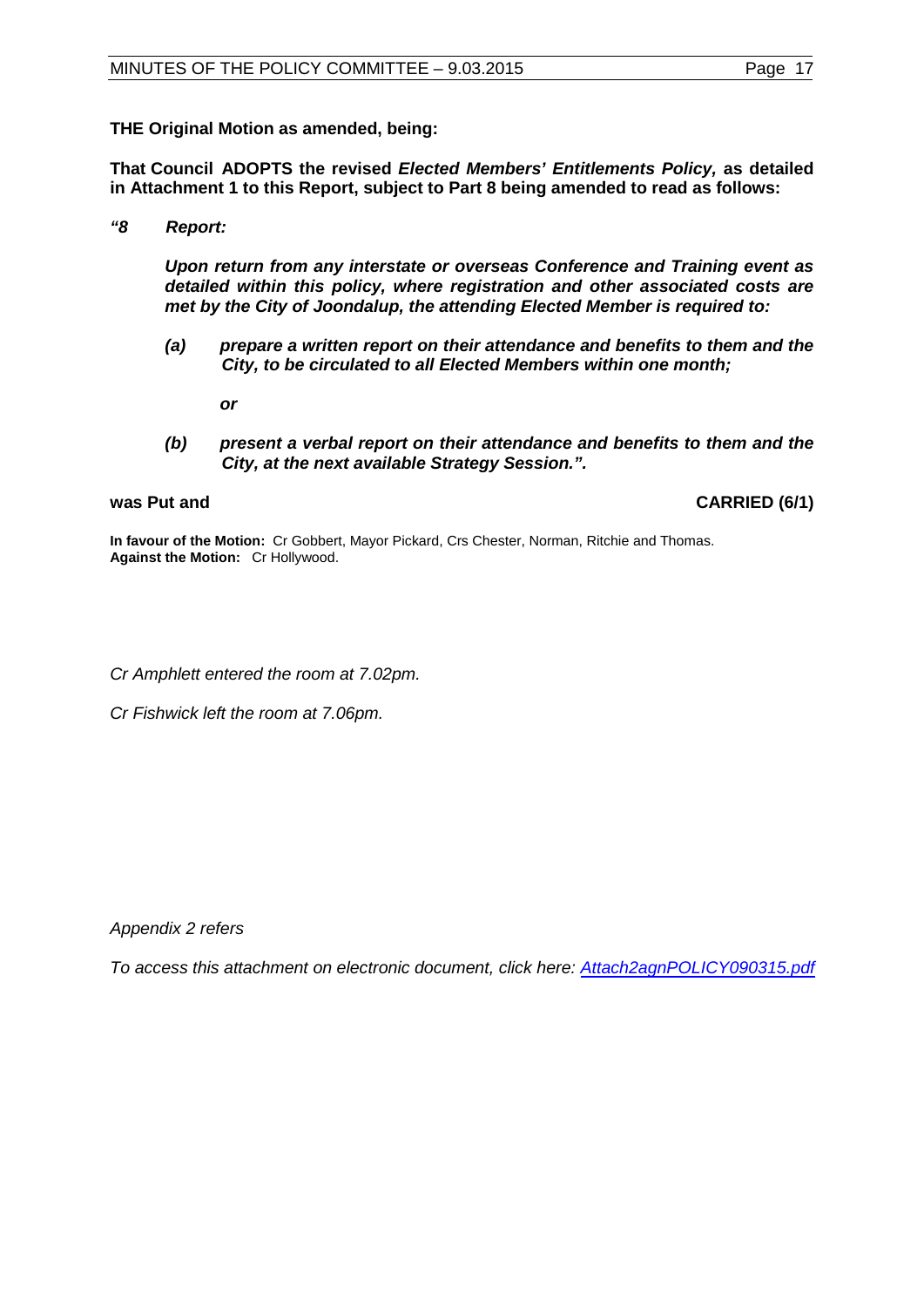# <span id="page-17-0"></span>**ITEM 4 REVOCATION OF THE LEISURE POLICY AND COMMUNITY DEVELOPMENT POLICY**

| <b>WARD</b>                           | All                                                                                                                                                                                                 |                                                       |
|---------------------------------------|-----------------------------------------------------------------------------------------------------------------------------------------------------------------------------------------------------|-------------------------------------------------------|
| <b>RESPONSIBLE</b><br><b>DIRECTOR</b> | Mr Jamie Parry<br>Governance and Strategy                                                                                                                                                           |                                                       |
| <b>FILE NUMBER</b>                    | 101263, 101515, 101284                                                                                                                                                                              |                                                       |
| <b>ATTACHMENT</b>                     | Attachment 1<br>Attachment 2                                                                                                                                                                        | Leisure Policy<br><b>Community Development Policy</b> |
| <b>AUTHORITY / DISCRETION</b>         | Executive - The substantial direction setting and oversight<br>role of Council, such as adopting plans and reports,<br>accepting tenders, directing operations, setting<br>and<br>amending budgets. |                                                       |

## **PURPOSE**

For Council to revoke the *Leisure Policy* and *Community Development Policy* as part of the ongoing policy manual review process.

## **EXECUTIVE SUMMARY**

The *Leisure Policy* and *Community Development Policy* are documents still outstanding in the policy manual review process. Their consideration was deferred, pending the finalisation of a new *Community Development Plan* in 2014-15. The *Community Development Plan 2015-2020* was adopted by Council at its meeting held on 17 February 2015 (CJ002-02/15 refers) and as such, the policies have been viewed within the context of the new strategic direction provided by this plan, *Joondalup 2022* and other relevant planning and policy documents.

The *Leisure Policy* was first introduced by the City of Wanneroo prior to the establishment of the City of Joondalup and has remained unchanged since 1999. It currently outlines the values, roles and outcomes that are to inform the provision of leisure services and facilities within the City. During the 2005 Policy Manual review process, the policy was recommended for consideration as part of a larger issue in the future by the Policy Committee. This review process did not progress, with the Policy Committee instead focusing on the development of higher-level sustainability-based policies relating to community development, economic development, financial planning and public participation in 2005-06.

The *Community Development Policy* was first adopted in 2006 (CJ156-09/06 refers) following the identification of a strategic gap within the City's Policy Framework during the 2005 policy manual review process. In consultation with residents, the policy established the basis upon which community development strategies would be framed, namely, across the broad areas of leisure, youth, families with children, culture, seniors and access and inclusion.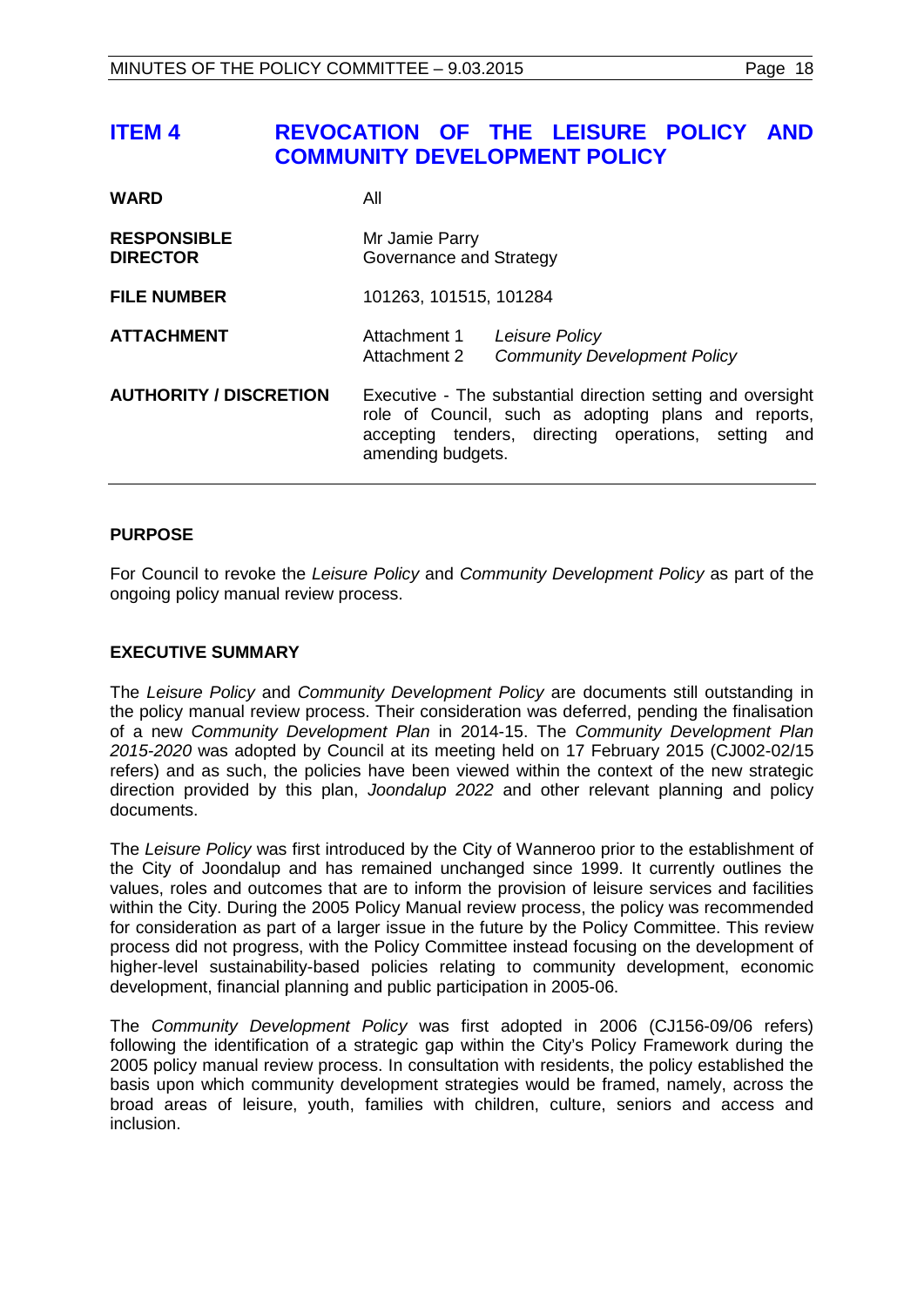In 2006, Council adopted a *Community Development Strategy 2006-2011*, which incorporated several issue-specific plans relating to the areas outlined above (CJ169-09/06 refers). Council also established in 2008 a strategic position statement pertaining to leisure centre operations, ensuring these facilities are managed in a way that meets all operating costs and achieves self-sufficiency (CJ120-07/08 refers).

In addition to these plans and statements, the City's *Strategic Community Plan 2012-2022: Joondalup 2022* has also provided the strategic context to guide the delivery of services and projects to the community since 2012. Many aspects of *Joondalup 2022* broadly replicate the values and outcomes articulated in the current *Leisure Policy* and have directly informed the current structure and objectives of the *Community Development Plan 2015-2020,* both of which were developed through significant community engagement.

Due to more recent strategic documents superseding the relevance of many unreviewed policies and the imbedding of activities and services into 'business as usual' practices at the City, it is recommended that the current *Leisure Policy* and *Community Development Policy* are revoked by Council to further consolidate the current Policy Manual and reduce duplication across the City's policy and planning frameworks.

## *It is therefore recommended that Council:*

- *1 NOTES that the objectives and the strategic intent of the Leisure Policy and Community Development Policy have been superseded by other documents within the City's policy and planning framework;*
- *2 REVOKES the Leisure Policy and Community Development Policy as shown in Attachments 1 and 2 to this Report.*

## **BACKGROUND**

As part of the ongoing review of the City's Policy Manual, the current *Leisure Policy* (Attachment 1 refers) and *Community Development Policy* (Attachment 2 refers) have been reviewed against the following criteria:

- 1 Consistency with regard to language, style and format.<br>2 Relevance in terms of new plans and strategies tha
- Relevance in terms of new plans and strategies that now supersede previously endorsed positions with existing policies.
- 3 Duplication identified sections of policies that duplicate other policies, City plans and strategies, local laws, and/or state legislation.
- 4 Operational content identified sections of policies deemed as being 'too operational' and therefore more appropriate to be incorporated into a City protocol or operational plan.

In recent years, several policies have been revoked by Council in response to the adoption of *Joondalup 2022* in 2012 and any subsequent strategic planning reviews that have superseded their relevance. These include the following:

- *Reserves, Parks and Recreation Grounds Policy* revoked in March 2013.
- *Centres Strategy Policy* revoked in June 2013.
- *Sustainability Policy –* revoked in June 2013.
- *Economic Development Policy* revoked in July 2014.
- *Tennis Court Lighting Standards Policy* revoked in December 2014.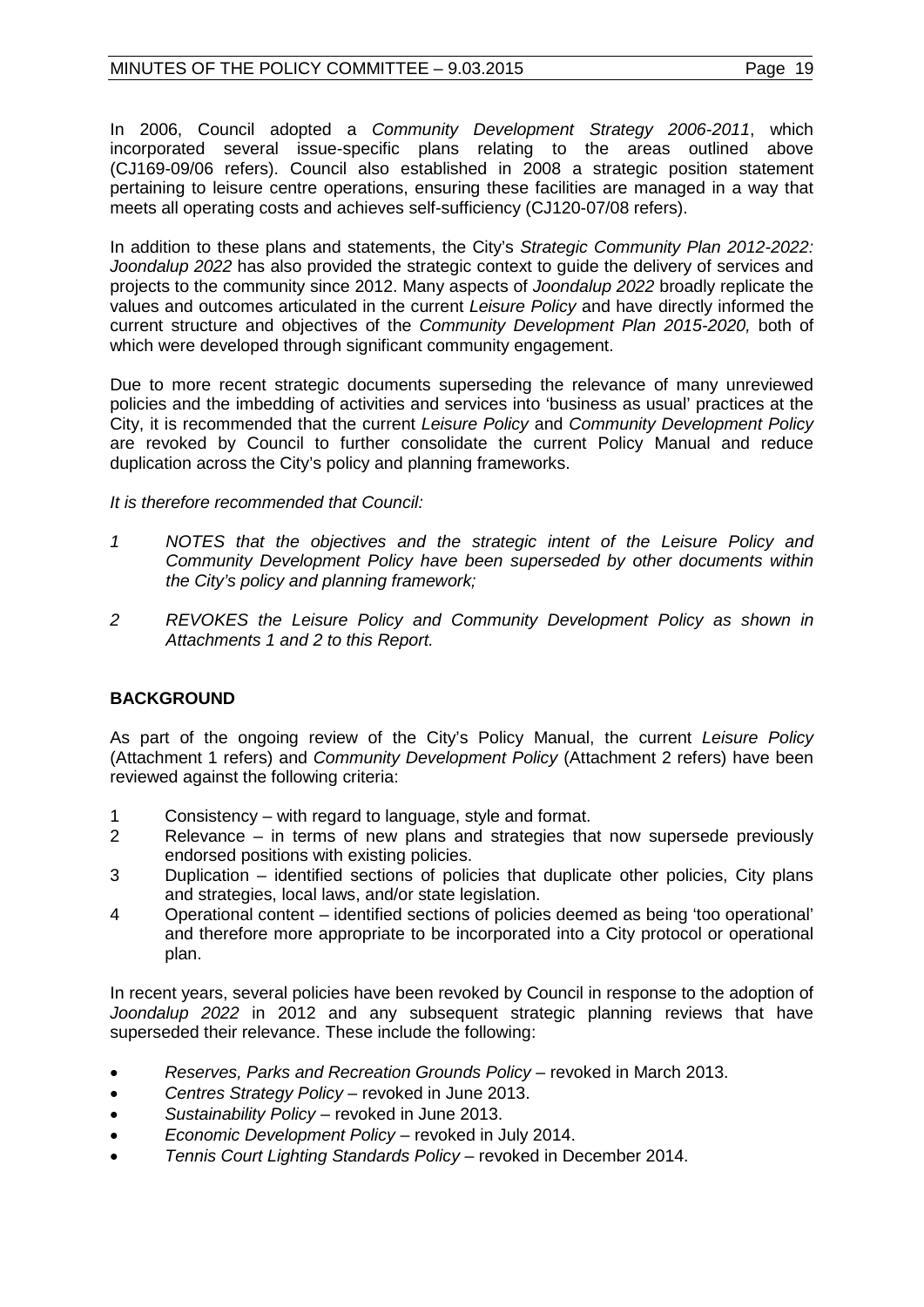A review of the *Leisure Policy* and *Community Development Policy* was originally scheduled to occur in alignment with the policies outlined above, however, a delay in the finalisation of a new *Community Development Plan* required a deferral from the schedule. In February 2015, the City's new *Community Development Plan 2015-2020* was adopted by Council and as such, a review of these policies was able to proceed (CJ002-02/15 refers). This Report outlines the outcome of this review process.

## **DETAILS**

## Leisure Policy

The *Leisure Policy* (Attachment 1 refers) was first introduced by the City of Wanneroo prior to the creation of the City of Joondalup in 1999. As part of the City's establishment process, the Commissioners adopted all continuing policies at its first meeting held in Commissioners adopted all continuing policies at its first meeting July 1999 (CJ213-06/99 refers), including the former City of Wanneroo *Leisure Policy*. The intention of the policy was to outline the City's commitment to delivering a broad range of leisure services, facilities and programs that were underpinned by several value statements. In addition, the policy identifies some of the major roles of the City and the outcomes to be achieved in relation to affording leisure opportunities to the community.

In 2005 a major review of the City's Policy Manual was conducted, which recommended deleting, combining or retaining existing policies or introducing new policies where strategic gaps were identified. The *Leisure Policy* was recommended for retention with further commentary indicating that it would be considered as part of "a larger issue" by the Policy Committee and community consultation in the future (CJ206-10/05 refers). The policy has remained unchanged since it was first adopted by the City during its establishment in 1999.

Over this period the City has:

- developed and implemented a *Leisure Plan* (contained within the former *Community Development Strategy 2006-2011*) containing actions on how to achieve the outcomes of the *Leisure Policy*
- adopted a *Strategic Community Plan 2012-2022: 'Joondalup 2022'* to provide overall strategic direction on City activities, services and projects relating to community wellbeing, financial sustainability and quality urban environments
- endorsed a strategic position statement on the management of leisure centres, to ensure these facilities meet operating costs and remain self-sufficient
- implemented a *Property Management Framework* and supporting policies to maintain the affordability of facilities to the community
- developed a Master Planning Process and Principles to facilitate sustainable project outcomes for recreational facility developments
- recently adopted a *Community Development Plan 2015-2020* that outlines the City's commitment to improving the health and wellbeing of its community in alignment with the long term aspirations contained within *Joondalup 2022*.

As a result of developing the City's strategic planning documents, much of the outcomes contained within the current *Leisure Policy* have been incorporated into the City's general policy and planning framework and form part of "business-as-usual" services delivered to the community. For example, the current policy broadly covers matters pertaining to: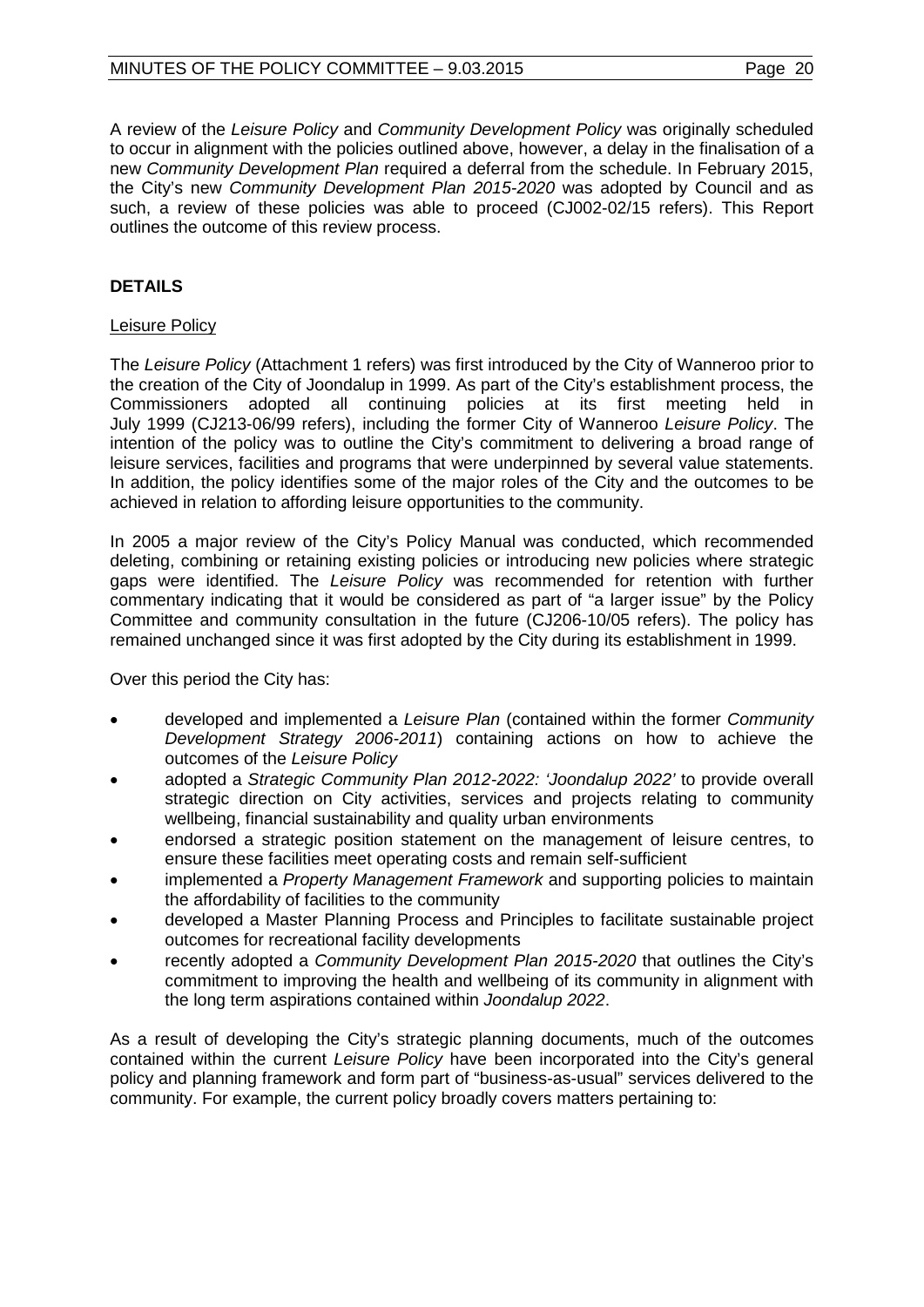- community health and wellbeing
- access and inclusion
- community spirit
- financial sustainability
- advocacy
- reporting and evaluation
- promotion and awareness
- partnership and stakeholder development
- grant funding.

All of these principles have since been embedded within the City's current strategic planning framework either through asset management, grant funding, marketing, community development or community engagement policies and plans.

As such, the current *Leisure Policy* is considered to be a duplication of existing documents across the City and is recommended for revocation.

## Community Development Policy

The *Community Development Policy* (Attachment 2 refers) was first adopted in 2006 by the Joint Commissioners (CJ156-09/06 refers). It was identified during the 2005 policy manual review process as a strategic gap within the manual and was recommended for development alongside other high-level sustainability-based policies, including, economic development, financial planning and public participation.

The policy aimed to provide a strategic focus for community development activities and services by the City that were framed around several broad areas, including:

- Youth
- Families with children
- Leisure
- Culture
- Seniors
- Access and inclusion.

As identified in the current policy, a *Community Development Strategy 2006-2011* was subsequently adopted in 2006 (CJ169-09/06 refers), containing various sub-plans in alignment with the broad areas outlined above.

Many of the initiatives implemented through the strategy have since become ongoing and permanent features of the City's annual planning process which includes, but is not limited to, community events, youth, recreation and seniors programs and community subsidy initiatives.

The strategic intent and objectives of both policies are now communicated through the objectives of the City's *Strategic Community Plan: 'Joondalup 2022'* and more thoroughly the recently adopted *Community Development Plan 2015-2020* (CJ002-02/15 refers). A contemporary approach was taken in the development of the new plan by creating four issue based themes that address the challenges and drive improvements across the entire community. The four themes are:

- Community Participation
- **Leadership**
- Assets and Infrastructure
- Community Capacity Building.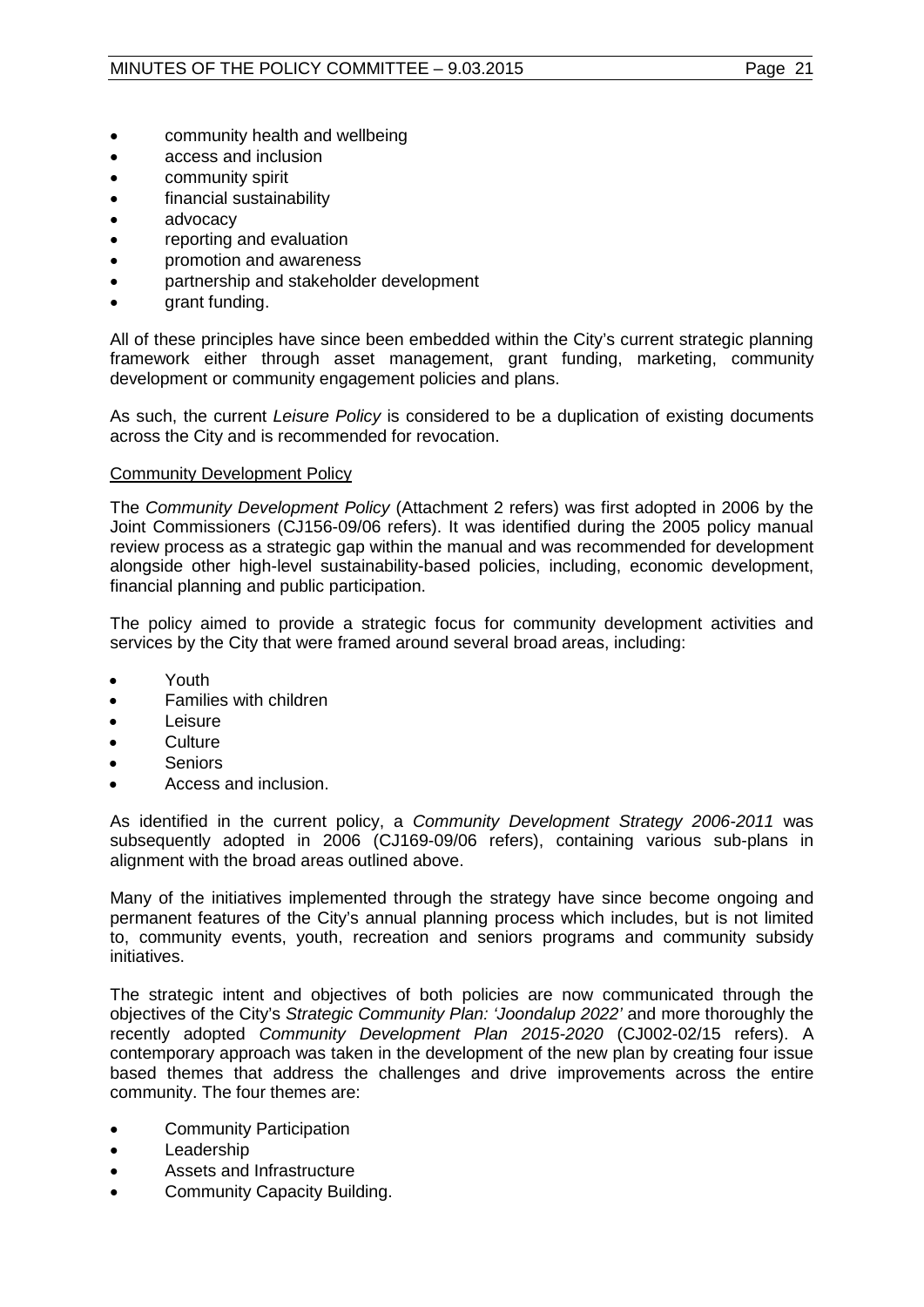## MINUTES OF THE POLICY COMMITTEE – 9.03.2015 Page 22

As many elements of the existing policies are embedded in the City's annual planning process and the recent development of a more detailed and relevant plan, the current *Community Development Policy* is recommended for revocation.

## **Issues and options considered**

Council may choose to:

- support the revocation of the *Leisure Policy* and the *Community Development Policy*
- support the revocation of either the *Leisure Policy* or the *Community Development Policy* or
- not support the revocation of either the *Leisure Policy* or the *Community Development Policy*.

As there are no significant risks identified in revoking either policy, option one is the preferred option in order to reduce duplication across the City's policy and planning frameworks.

#### **Legislation / Strategic Community Plan / policy implications**

| Legislation                     | Not applicable.                                                                                                                              |  |  |
|---------------------------------|----------------------------------------------------------------------------------------------------------------------------------------------|--|--|
| <b>Strategic Community Plan</b> |                                                                                                                                              |  |  |
| <b>Key themes</b>               | Community Wellbeing, Quality Urban Environment and<br>Financial Sustainability.                                                              |  |  |
| <b>Objective</b>                | Community spirit, Quality facilities, Cultural development,<br>Quality built outcomes, Quality open spaces and Active<br>democracy.          |  |  |
| <b>Strategic initiative</b>     | The Leisure Policy and Community Development Policy align<br>to many strategic initiatives contained across the Strategic<br>Community Plan. |  |  |
| <b>Policy</b>                   | Community Development Policy and Leisure Policy.                                                                                             |  |  |

#### **Risk management considerations**

There are no significant risks associated with revoking the *Leisure Policy* and *Community Development Policy*, given the adoption of the *Community Development Plan 2015-2020,* which outlines the City's position, initiatives and actions relating to community development, sport and recreation, leisure, and arts and culture activities. The plan aligns more effectively with the City's overarching strategic document, *Joondalup 2022.*

#### **Financial / budget implications**

There are no financial implications associated with revoking these policies.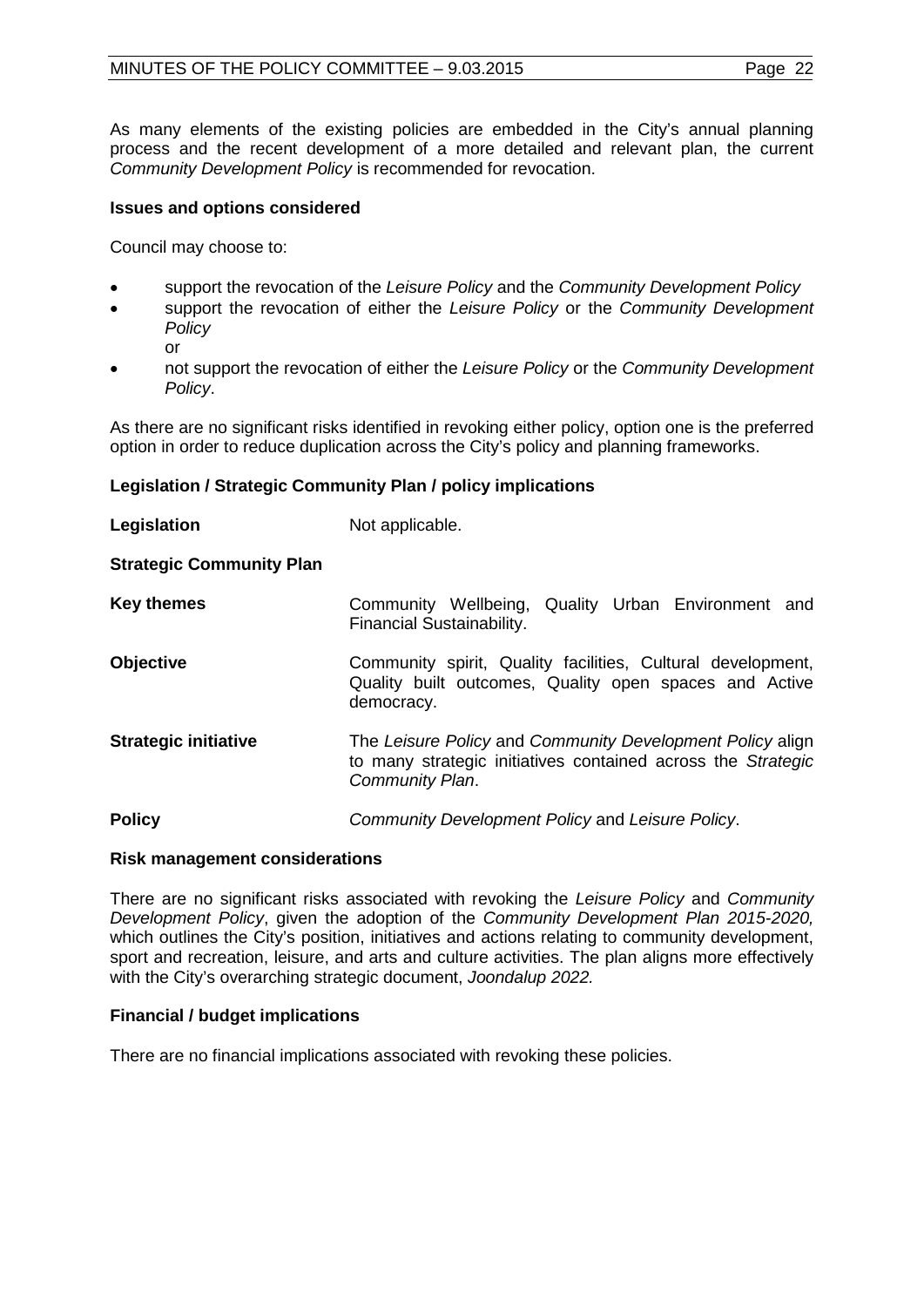## **Regional significance**

The *Leisure Policy* and *Community Development Policy* promoted regional approaches through partnership development and engagement activities. The new *Community Development Plan 2015-2020* includes a number of regional initiatives that support local and neighbouring community challenges.

#### **Sustainability implications**

Not applicable.

#### **Consultation**

The *Community Development Plan 2015 – 2020* has been heavily informed through multiple forms of engagement including the Strategic Community Reference Group, key stakeholder groups through two facilitated forums and feedback from the general community on the draft plan. Responses during these engagement activities have led to the development of the plan and the significant support for the themes and strategies. As such it is recommended that consultation is not required to revoke the *Leisure Policy* and *Community Development Policy*.

## **COMMENT**

The on-going review of the policy manual has been comprehensive in addressing the issues of consistency, relevance, duplication and the operational nature of some policies. When the *Leisure Policy* and *Community Development Policy* were introduced, they were either inherited or sought to fill a policy and/or strategic gap across the City's policy and planning framework. Since their introduction, the City has further developed and entrenched the services and activities pertaining to sport and recreation, leisure, arts and culture and community development. As such both policies are considered surplus to the City's needs as the recently adopted *Community Development Plan 2015-2020* addresses the existing and emerging challenges in the community relating to these matters.

#### **VOTING REQUIREMENTS**

Simple Majority.

## **MOVED Mayor Pickard, SECONDED Cr Chester that Council:**

- **1 NOTES that the objectives and the strategic intent of the** *Leisure Policy* **and**  *Community Development Policy* **have been superseded by the** *Community Development Plan 2015-2020***;**
- **2 REVOKES the** *Leisure and Community Development Policies* **as shown in Attachments 1 and 2 to this Report.**

#### **The Motion was Put and CARRIED (7/0)**

**In favour of the Motion:** Cr Gobbert, Mayor Pickard, Crs Chester, Hollywood, Norman, Ritchie and Thomas.

#### *Appendix 3 refers*

*To access this attachment on electronic document, click here: [Attach3agnPOLICY090315.pdf](http://www.joondalup.wa.gov.au/files/committees/POLI/2015/Attach3agnPOLICY090315.pdf)*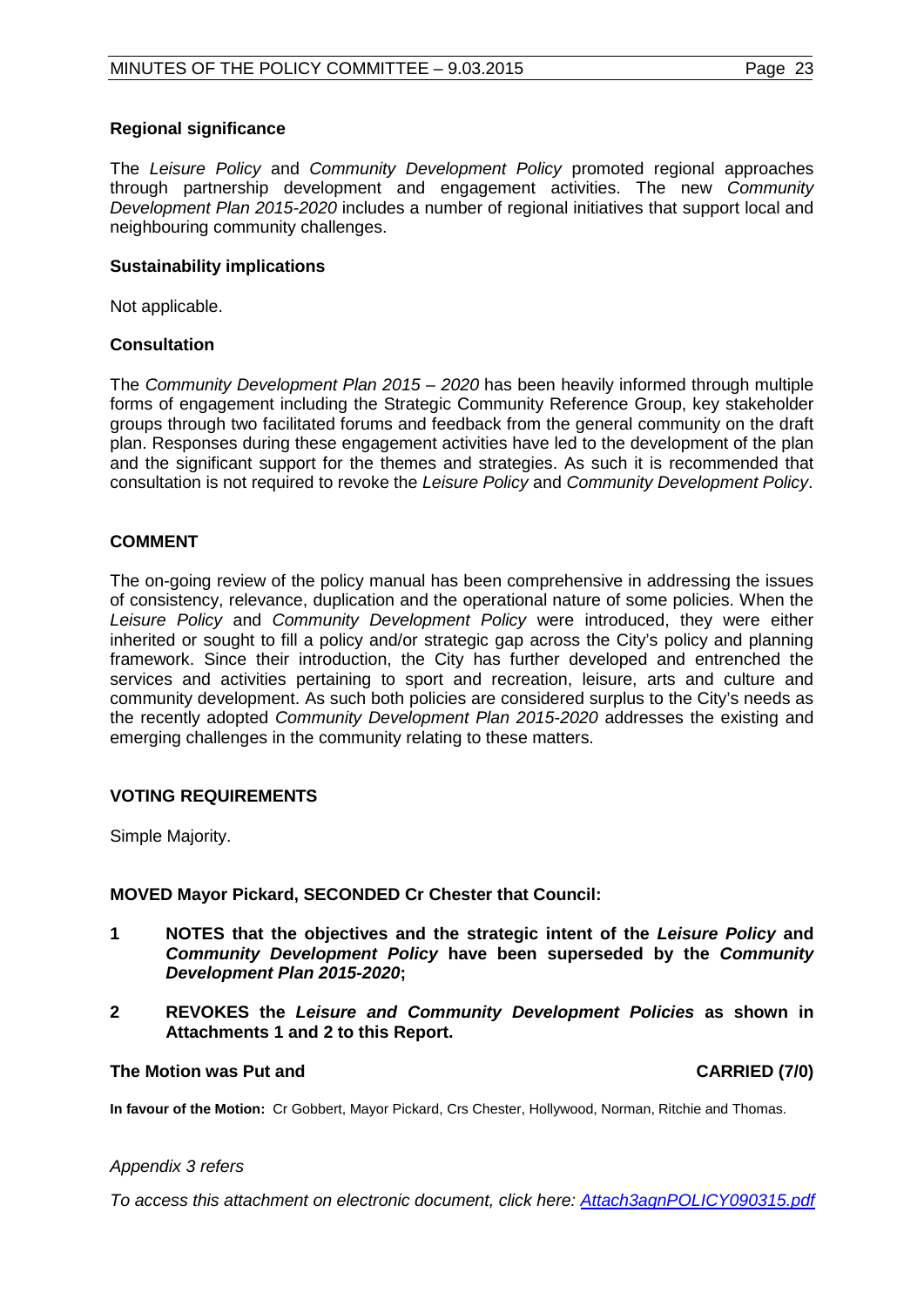*The Chief Executive Officer left the room at 7.08pm.*

*Cr Amphlett left the room at 7.08pm.*

<span id="page-23-0"></span>

| <b>ITEM 5</b>                         | <b>ARTIFICIAL SHADE IN CITY PLAYGROUNDS</b>                                                                                                                                                      |
|---------------------------------------|--------------------------------------------------------------------------------------------------------------------------------------------------------------------------------------------------|
| <b>WARD</b>                           | All                                                                                                                                                                                              |
| <b>RESPONSIBLE</b><br><b>DIRECTOR</b> | Mr Nico Claassen<br><b>Infrastructure Services</b>                                                                                                                                               |
| <b>FILE NUMBER</b>                    | 41676, 101515                                                                                                                                                                                    |
| <b>ATTACHMENT</b>                     | Draft City Playground Shade Policy<br>Attachment 1                                                                                                                                               |
| <b>AUTHORITY / DISCRETION</b>         | Executive - The substantial direction setting and oversight<br>role of Council, such as adopting plans and reports,<br>accepting tenders, directing operations, setting and<br>amending budgets. |

## **PURPOSE**

For Council to consider a draft policy for guiding the provision of artificial shade over playgrounds within the City of Joondalup.

## **EXECUTIVE SUMMARY**

The City has maintained a preference for natural shade over built shade structures and has been proactive in providing natural shade (tree planting) to existing playgrounds since 2010. In addition all replacement playgrounds are relocated under existing shade where possible and supplementary tree planting undertaken as required.

A petition was received by Council at its meeting held on 20 May 2014 (C19-05/14 refers) requesting that the City erect shade sails over the larger of the two playground areas at Mawson Park, Hillarys.

A report to Council was prepared and at its meeting held on 18 November 2014 (CJ221-11/14 refers) Council resolved that it:

- *1 REQUESTS the Policy Committee consider the adoption of a City Playground Shade Policy;*
- *2 ADVISES the lead petitioner that a decision in relation to the provision of shade sails at Mawson Park, Hillarys will not be made until such time that Council has made a decision based on the Policy Committee's recommendation on part 1 above.*

The provision of shade to playgrounds will remain a significant focus with Perth experiencing high ultraviolet (UV) radiation readings throughout most of the year. Predicted climate change indicates increases in adverse weather conditions into the future.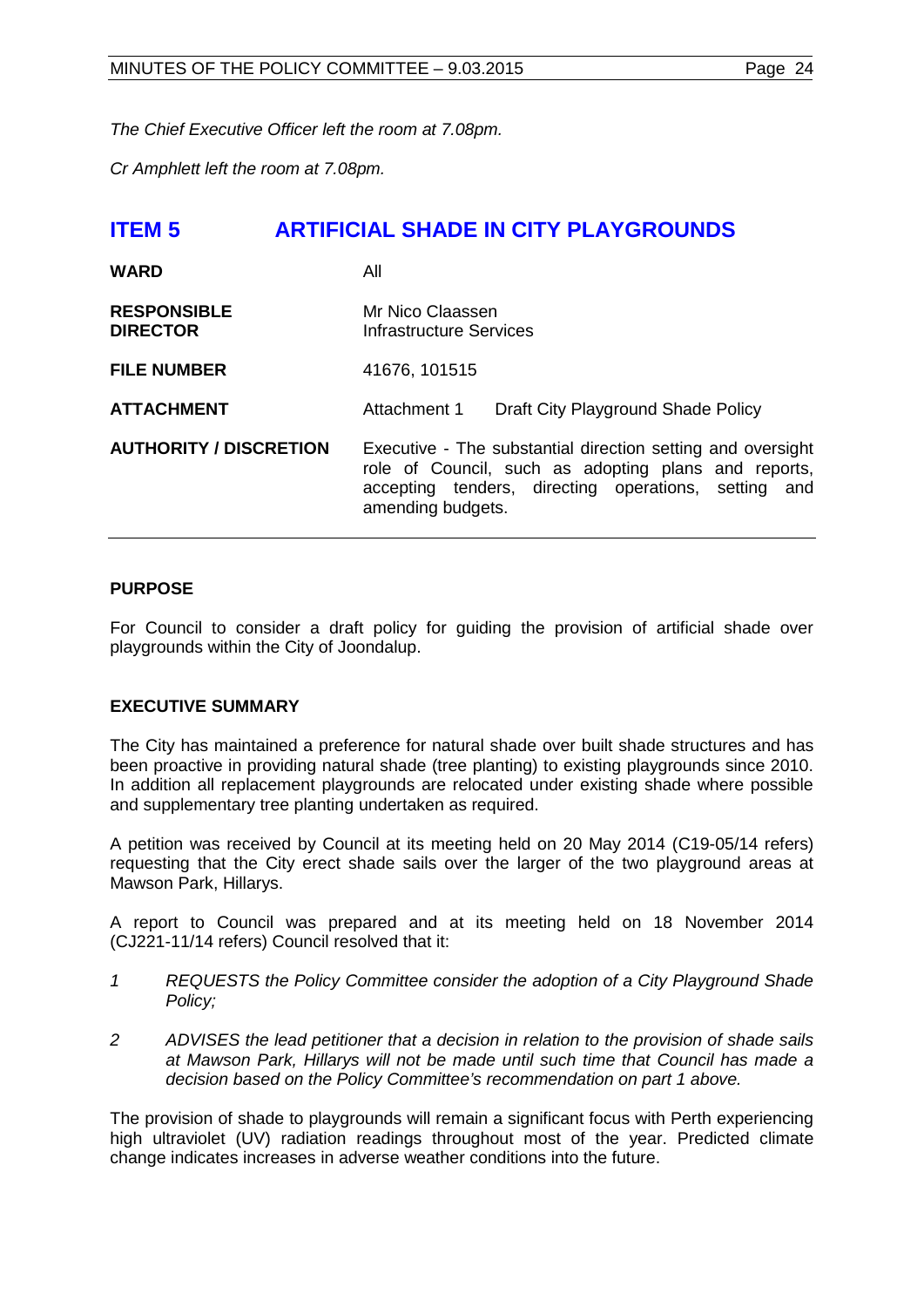A draft policy has been developed, taking into consideration ongoing asset management costs to the City, individual duty of care requirements and acknowledgement of the need to provide safe and enjoyable opportunities for play.

The criteria proposed for assessment and selection of parks for a built shade structure considers:

- parks with high patronage by the local and wider community
- existing infrastructure encouraging long stay visits
- exposed locations and soil conditions where trees are difficult to establish
- the option to relocate the new playground under existing shade is not available
- large playgrounds that cannot be effectively shaded by trees.

The short list of parks, as presented at the 7 October 2014 briefing of Elected Members has been reviewed by applying the proposed policy criteria. The following three parks are deemed to meet all the criteria:

- Burns Beach Park, Burns Beach (cost estimate \$45,000 to \$50,000).
- Delamere Park, Currambine (cost estimate \$100,000 to \$120,000).
- Tom Simpson Park, Mullaloo southern playground (cost estimate \$40,000 to \$45,000).

Mawson Park does not meet all the criteria as modifications can be made to the play space by relocating play items under existing natural shade. Relocating play items reduces the large expanse of rubber soft fall and presents an opportunity to plant strategically placed trees for future natural shade.

If a policy is adopted, a commitment from Council will be required to establish a program with an allocation of funding in the *Capital Works Program*.

The installation of built shade structures on the parks as listed is a substantial financial commitment for the City and no additional parks are recommended for listing in the near future. All future requests for built shade structure installations will be assessed on application in line with the mechanism adopted by Council.

*It is therefore recommended that Council:*

- *1 ADOPTS the City Playground Shade Policy, as shown in Attachment 1 of this Report;*
- *2 APPROVES the introduction of a built shade structure program in the draft Capital Works Program to accommodate the short listed shade structure installations commencing in 2020-21.*

## **BACKGROUND**

The City has maintained a preference for natural shade over built shade structures and in 2010-11 implemented the playground tree planting City wide program to provide shade to existing playgrounds. An internal design guideline was also implemented stipulating that all new and replacement playgrounds are to be located under existing shade trees where possible and the existing shade supplemented with additional trees as required.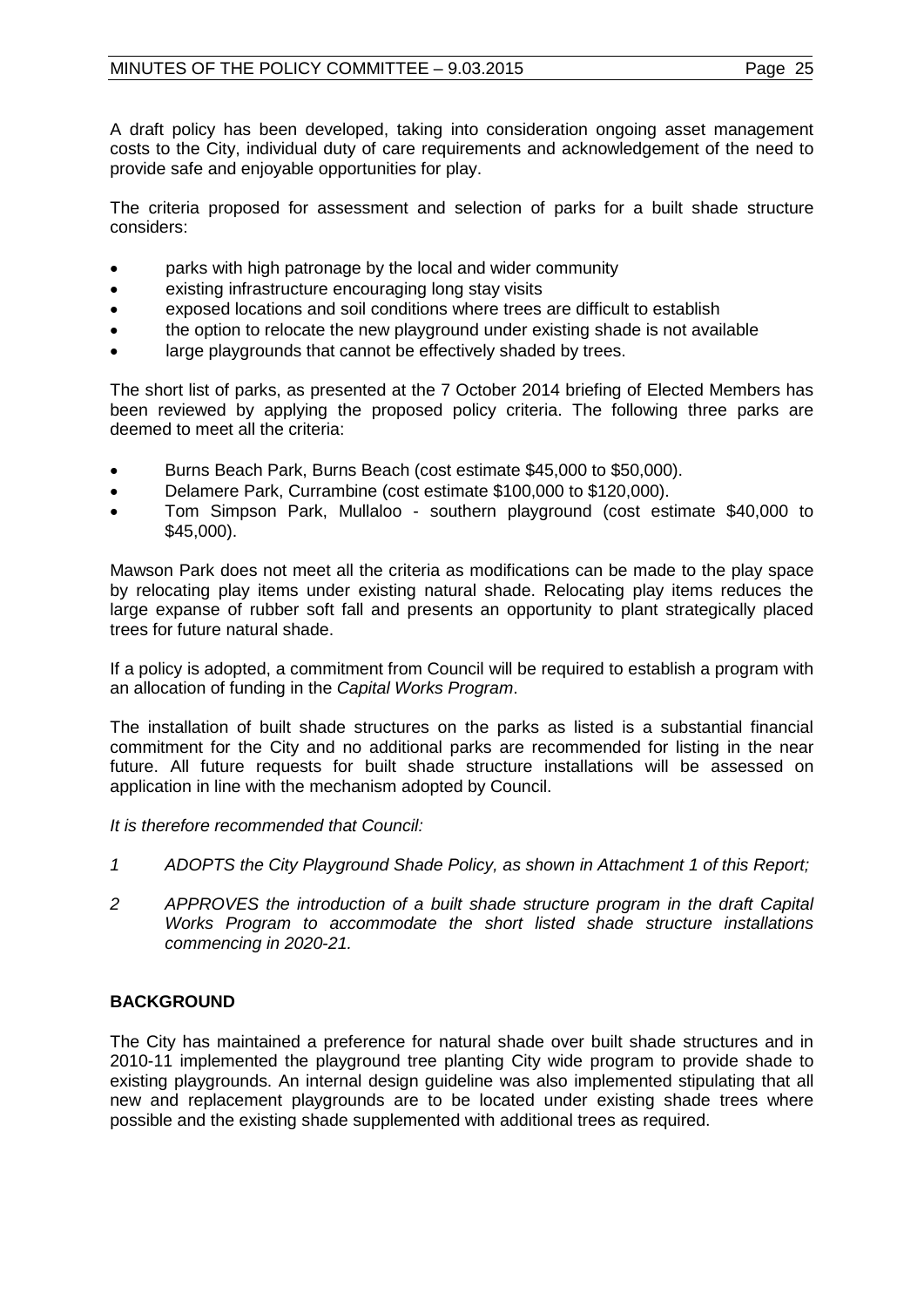During 2014 a Natural Shade Audit (NSA) of playground areas for the City of Joondalup was undertaken by consultants and an action plan drawn up to manage, monitor and maintain the provision of natural shade on parks into the future.

As part of the *Climate Change Strategy 2014 - 2019*, adopted by Council in May 2014, the *Urban Planting Program* stipulates the City undertake '*planting of at least 500 trees in 2014-15, cumulatively increasing by 100 trees per year from 2015-16 to 2018-19, within residential verges, City open spaces, parks, verges and medians'.*

In 2014-15 the tree planting program was included in the *Five Year Capital Works Program* to meet the Urban Planting Program requirements and support implementation of the NSA action plan. The existing playground tree planting City wide program was amalgamated with the new program.

The current PPOSCF does not consider artificial shade installation. The revised PPOSCF, used as a management guideline to assist in the planning and provision of park and public open space assets, provides a draft position statement to prefer natural shade over artificial options. It lists them as optional and the circumstances in which artificial shade structures should be considered within parks is to cover large play spaces that cannot be effectively shaded naturally, or are spaces which experience frequent, ongoing use from community groups and organisations.

There have been approximately 70 recorded requests received by the City for shade sails on various parks over the past three years.

A petition was received by Council at its meeting held on 20 May 2014 (C19-05/14 refers) requesting that the City erect shade sails over the larger of the two playground areas at Mawson Park, Hillarys.

A report to Council was prepared and at its meeting held on 18 November 2014 (CJ221-11/14 refers) Council resolved that it:

- *1 REQUESTS the Policy Committee consider the adoption of a City Playground Shade Policy;*
- *2 ADVISES the lead petitioner that a decision in relation to the provision of shade sails at Mawson Park, Hillarys will not be made until such time that Council has made a decision based on the Policy Committee's recommendation on part 1 above.*

## **DETAILS**

Sun protection is not required if the UV Index is less than three. June and July are the only months where Perth, Western Australia, has an average UV Index of two (at noon on a particular day) and in December, January and February the UV Index ranges between 10 and 11.

The effects of climate change predict hotter, drier and windier summers with the number of days over 35°C increasing. Natural shade and the planting of trees can reduce exposure to UV radiation, lowers the ambient air temperatures, reduce evaporation and wind speed. Other attributes of tree planting are the prevention of soil erosion and providing habitat for wildlife.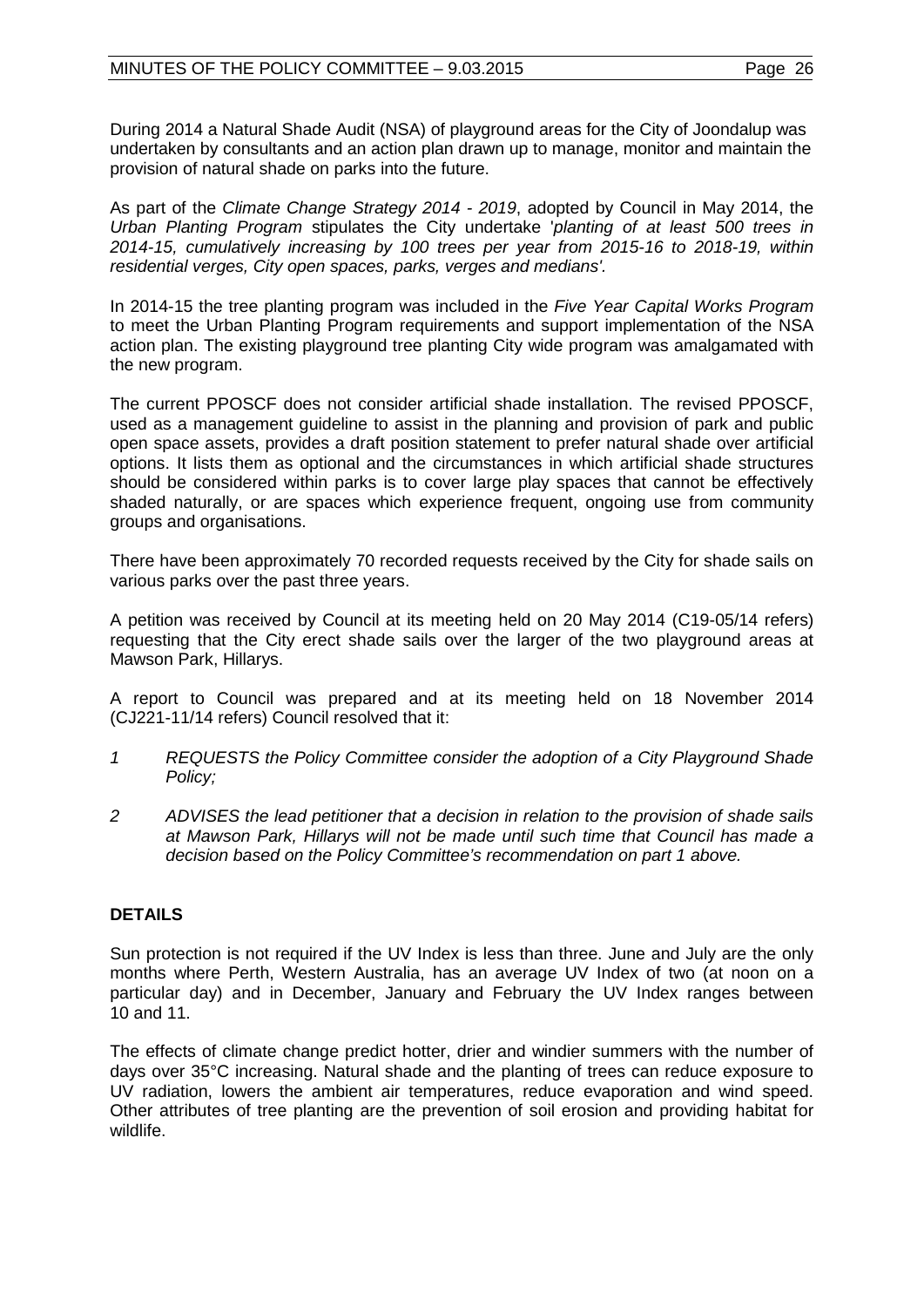The provision of trees throughout the City of Joondalup is an important climate change mitigation strategy with shade over playgrounds one of the highest priorities.

#### Tree planting program

The tree planting program is intended as a continuous program progressively increasing the tree canopy coverage throughout the City.

The NSA action plan advocates the appropriate placement of trees to augment existing shade around playgrounds. Newly planted trees have a limited impact for approximately the first ten years and the management and nurturing of those trees through to maturity is imperative.

All new and replacement playgrounds are relocated under existing shade where possible. As part of any park improvements, an assessment of the existing trees is undertaken to identify supplementary tree planting opportunities to ensure continuity of shade canopy into the future.

Park playgrounds identified for built shade structures will also integrate shade tree planting. It is anticipated that the mature shade trees will supersede the need for renewal of the built shade structure at the end of its lifespan.

#### Existing built shade structures

The City has a total of 231 playgrounds and there are currently 19 locations within the City of Joondalup which have built shade structures over play spaces. Four built shade structures are on parks and the remainder are at community facilities such as kindergartens. Many of the community facilities require built shade structures to meet legislative requirements.

The four parks in the City of Joondalup with existing built shade structures over play spaces are as follows:

- Tom Simpson Park, Mullaloo (northern play space). Shade sails were installed by the City in 2012 as part of the Tom Simpson Park upgrade. This is a regional park in an exposed coastal location with no existing natural shade available.
- Harbour View Park, Hillarys. Shade sails were installed by the Developer in 2000 as part of the initial development of the park. The sail components were replaced by the City in 2005.
- Blackall Park, Greenwood. Shade sails were installed by the City in 2009 in response to requests to Council by residents. BBQ facilities were installed at the same time. At the end of life of the shade sails in Blackall Park, natural shade could be reassessed for removal of the shade sails.
- McIntyre Park, Burns Beach. Shade sails were approved for installation by the City and installed by the developer in 2014-15.

While the City has set a precedent in the past of installing artificial shade over playgrounds, the structures have proven to be costly investments. If rolled out on a larger scale in alignment with the significant number of requests received from the community, the costs would be unaffordable to the community. The capital cost for the installation of shade sails ranges from \$40,000 for an average size play space (Burns Beach Park, Burns Beach) up to \$120,000 for a larger play space (Delamere Park, Currambine). With 231 playgrounds within the City of Joondalup, it is important that effective criteria are developed to determine the circumstances in which artificial shade may be considered.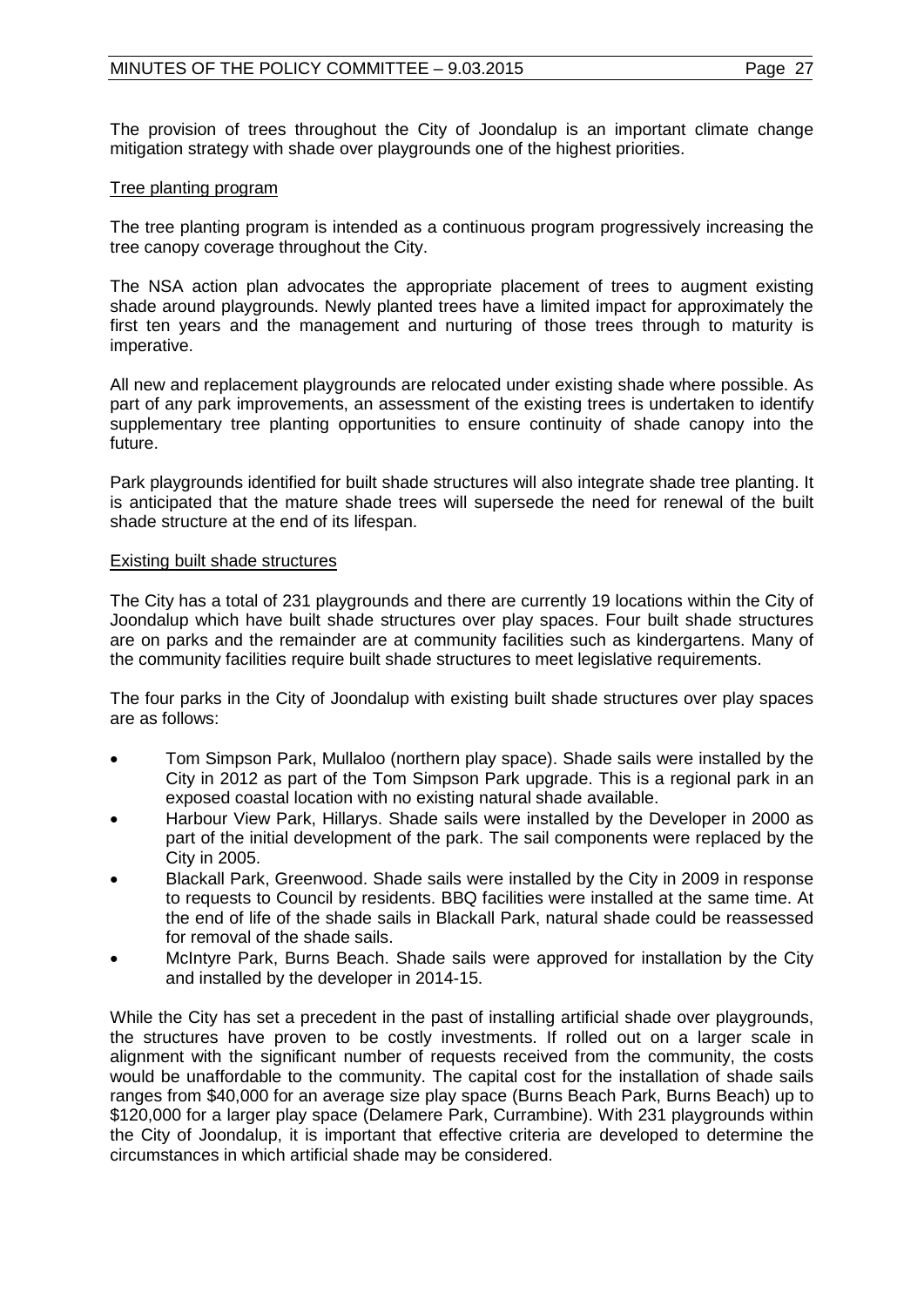## Draft Policy

A draft *City Playground Shade Policy* has been developed (Attachment 1 refers). The general position and criteria outlined within the draft policy is as follows:

"The City is committed to support well-utilised, accessible, open space facilities providing safe opportunities for outdoor activity.

Notwithstanding the high capital cost and ongoing management implications of built shade structures, there are some circumstances in the provision of shade, where built shade is a practical solution."

In order to guide decision making for shade options over City playgrounds, it is proposed the City's position be as follows:

*Natural shade is preferred over artificial shade options to maintain the natural amenity of parks and public open spaces.*

*In the development of new playgrounds and renewal of existing playgrounds:*

- *location and design features of the playground should take advantage of existing and appropriate natural shade*
- *if no suitable natural shade exists, appropriate species of trees should be planted in a suitable location that will provide shade*
- *design should take into account materials that are less conducive to heat conduction while maintaining economic whole of life costs benefits.*

*In the management of existing natural shade around playgrounds and planning for tree canopy succession:*

- *undertake infill tree planting around existing playgrounds in strategic locations*
- *identification of trees in decline and undertake tree planting for continuation of tree canopy into the future.*

*If artificial shade is provided over playgrounds within parks and public open spaces, it will be recognised only as an interim solution until a time where natural shade is suitable.* 

*Built shade structures will only be considered if all of the following criteria can be satisfied:*

- *(a) The playground is known to be subject to regular use; high patronage by the local and wider community attending social, community and sporting events and activities. Included may be smaller parks within areas of high housing density.*
- *(b) The playground is located nearby other park amenities that encourages long stay; supporting infrastructure such as BBQ and picnic facilities, sporting facilities and toilets.*
- *(c) In locations where the establishment of natural shade is difficult or impossible; insufficient space for healthy development, rocky or poor soil condition and exposed coastal locations.*
- *(d) The relocation of new playgrounds under existing natural shade is not possible.*
- *(e) Large playgrounds that cannot be effectively shaded by trees; playgrounds with several play items grouped in a large expanse of soft fall.*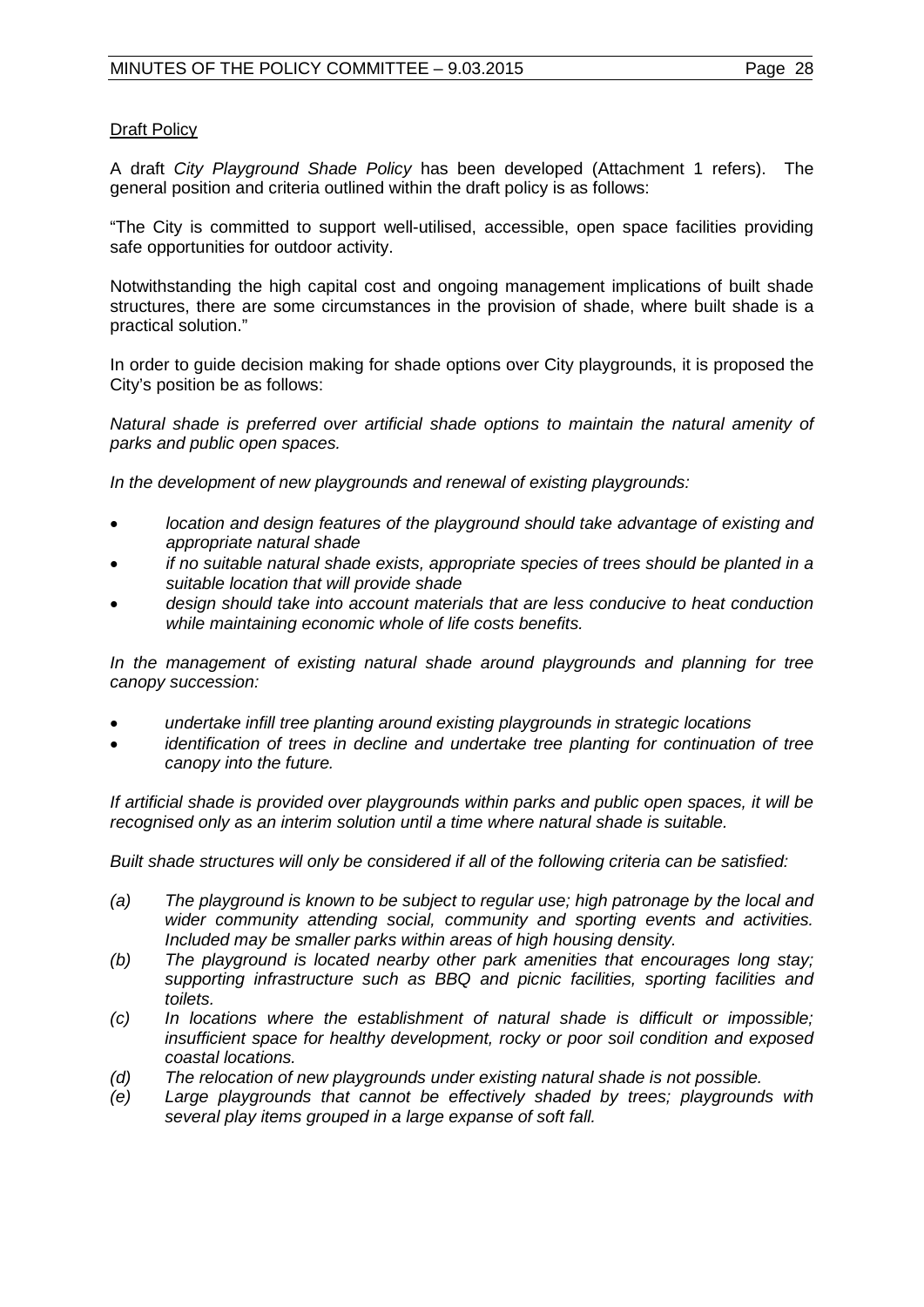*In the instance where the criteria (a - e) are met and artificial shade is provided; at the time of renewal of the artificial shade an assessment is to be completed. If the assessment deems that the natural shade is sufficient, the artificial shade is to be removed from the site."* 

The proposed position has been informed by the draft revised PPOSCF, asset management principles and previous positions of Council.

## Proposed built shade structures

On completion of the NSA of playgrounds, a report and presentation was made at the 7 October 2014 briefing of Elected Members which included a short listing of high priority parks to be considered for built shade structure installations as follows:

- Burns Beach Park, Burns Beach (cost estimate \$45,000 to \$50,000).
- Delamere Park, Currambine (cost estimate \$100,000 to \$120,000).
- Mawson Park, Hillarys (cost estimate \$100,000 to \$120,000).
- Tom Simpson Park, Mullaloo southern playground (cost estimate \$40,000 to \$45,000).

The short listing of playgrounds has been reviewed and applied to the draft policy criteria; three of the four playgrounds meet the requirements. Mawson Park does not meet all the criteria as modifications can be made to the play space by relocating play items under existing natural shade. Relocating play items reduces the large expanse of rubber soft fall and presents an opportunity to plant strategically placed trees for future natural shade.

Burns Beach Park, Delamere Park and Tom Simpson Park satisfy all the criteria. Given their high patronage by the community, they are a high priority for the installation of a built shade structures to assist with the provision of shade.

The installation of built shade structures represents a substantial financial commitment for the City and no additional parks are recommended for listing in the near future. All future requests for built shade structure installations will be assessed on application in line with the *City Playground Shade Policy*.

## **Issues and options considered**

Council can either:

- adopt the draft *City Playground Shade Policy,* as shown in Attachment 1
- amend the draft *City Playground Shade Policy*, as shown in Attachment 1 or
- not proceed with a policy.

Option 1 is the preferred option, based on the alignment of policy criteria to existing asset management principles, practices and previous positions of Council on this matter.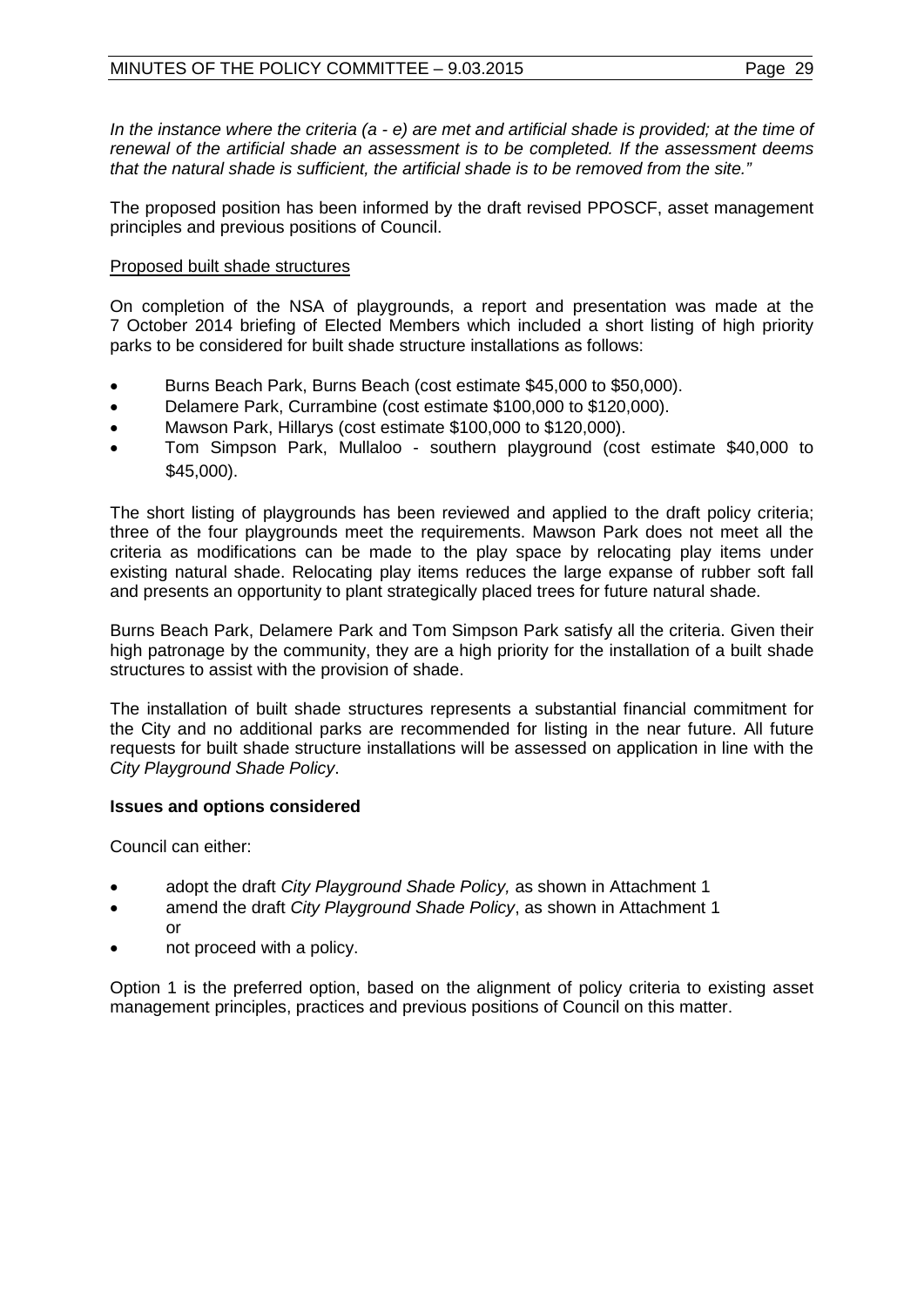## **Legislation / Strategic Community Plan / policy implications**

**Legislation** Not applicable.

## **Strategic Community Plan**

**Key theme Cuality Urban Environment.** 

- **Objective** Quality open spaces.
- **Strategic initiative** Employ quality and enduring infrastructure designs that encourage high utilisation and increased outdoor activity.
- **Policy** Not applicable.

The development of the *City Playground Shade Policy* is underpinned by the *Climate Change Strategy 2014 - 2019, Project 3.4 - Urban Planting Program,* adopted by Council at its meeting held on 20 May 2014 (CJ067-05/14 refers). This program determines the scope of tree planting within the City of Joondalup for the draft *Five Year Capital Works Program* with funding budgeted accordingly.

## **Risk management considerations**

The provision of shade will reduce ultraviolet (UV) radiation exposure and the risk of sunburn and skin cancer to patrons using the park.

## **Financial / budget implications**

There is no budget allocation in the current draft *Five Year Capital Works Program* for the installation of built shade structures on parks within the City of Joondalup.

The introduction of a shade structure program to complete the short listed park playgrounds would require a minimum funding allocation of \$120,000 per annum extended over two years. The current draft *Five Year Capital Works Program* is fully allocated therefore it is proposed that commencement of a shade structure program be listed for 2020-21.

## Current financial year impact

There is no impact in the current 2014-15 financial year.

## Future financial year impact

- **Annual operating cost** Removal of shade sails occurs during winter months and the annual cost for an average size installation is \$1,500.
- **Capital replacement** Built shade structures end of life is predicted to be 20 years with sails replaced at 7-10 years dependent on location. At the time of renewal of the built shade structure, an assessment is to be completed. If the assessment deems that the natural shade is sufficient, the artificial shade is to be removed from the site.
- **20 Year Strategic Financial Plan impact**  A built shade structure program is not included in the current adopted *20 Year Strategic Financial Plan*.
- **Impact year** 2020-21 and 2021-22.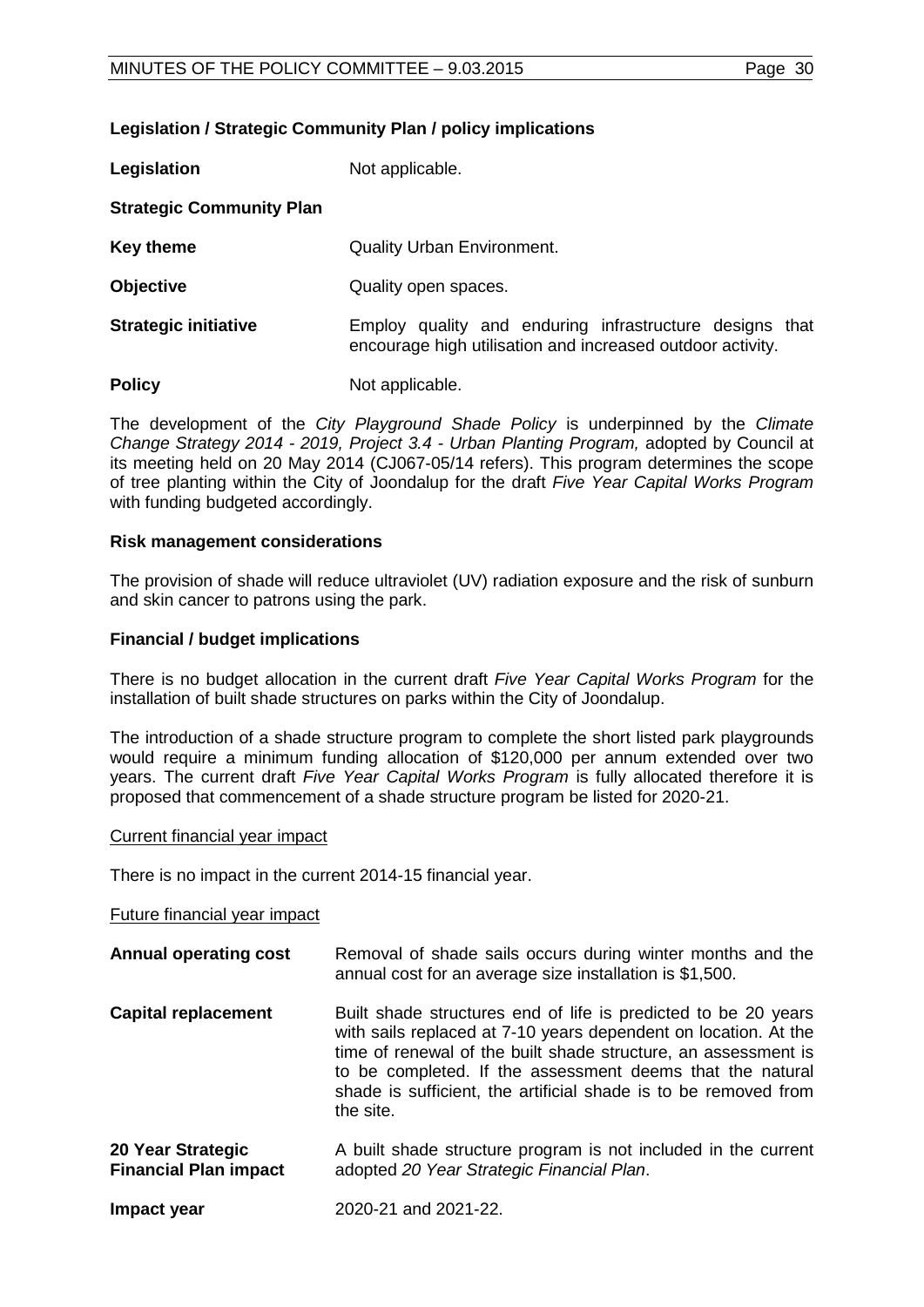## **Regional significance**

Not applicable.

## **Sustainability implications**

## **Environmental**

A balance is required between avoiding an increase in the risk of skin cancer by excessive sun exposure and achieving enough sun exposure to maintain adequate vitamin D levels for healthy bone development. Outdoor activity is encouraged and the provision of shaded play spaces combined with other sun protection practices contributes to a healthier environment for children. Furthermore, the provision of trees is a climate change mitigation strategy as outlined in the *City's Climate Change Strategy 2014-2019*.

## Social

The inclusion of built shade structures in addition to the available natural shade will enhance the amenity of public open space by increasing accessibility of outdoor play equipment for a longer period during daylight hours.

## Economic

Capital and ongoing maintenance costs for built shade structures are high and have the potential to be a large financial impact for the City.

## **Consultation**

Not applicable.

## **COMMENT**

As Perth experiences high levels of UV radiation, there is an increasing demand from the community to provide shaded play areas. The provision of natural shade can take eight to 10 years to establish and gain shade value from initial tree planting. However, the provision of built shade structures across all City playgrounds is cost prohibitive and unsustainable and a robust selection process is required.

The adoption of a policy will facilitate the measured delivery of a built shade structure installation program to enhance the existing tree planting program*.* The provision of natural shade through tree planting remains as the highest priority method for shading the City's playgrounds.

Following Council determination on the draft *City Playground Shade Policy*, a further report will be presented to Council on the request for shade sails for Mawson Park, Hillarys.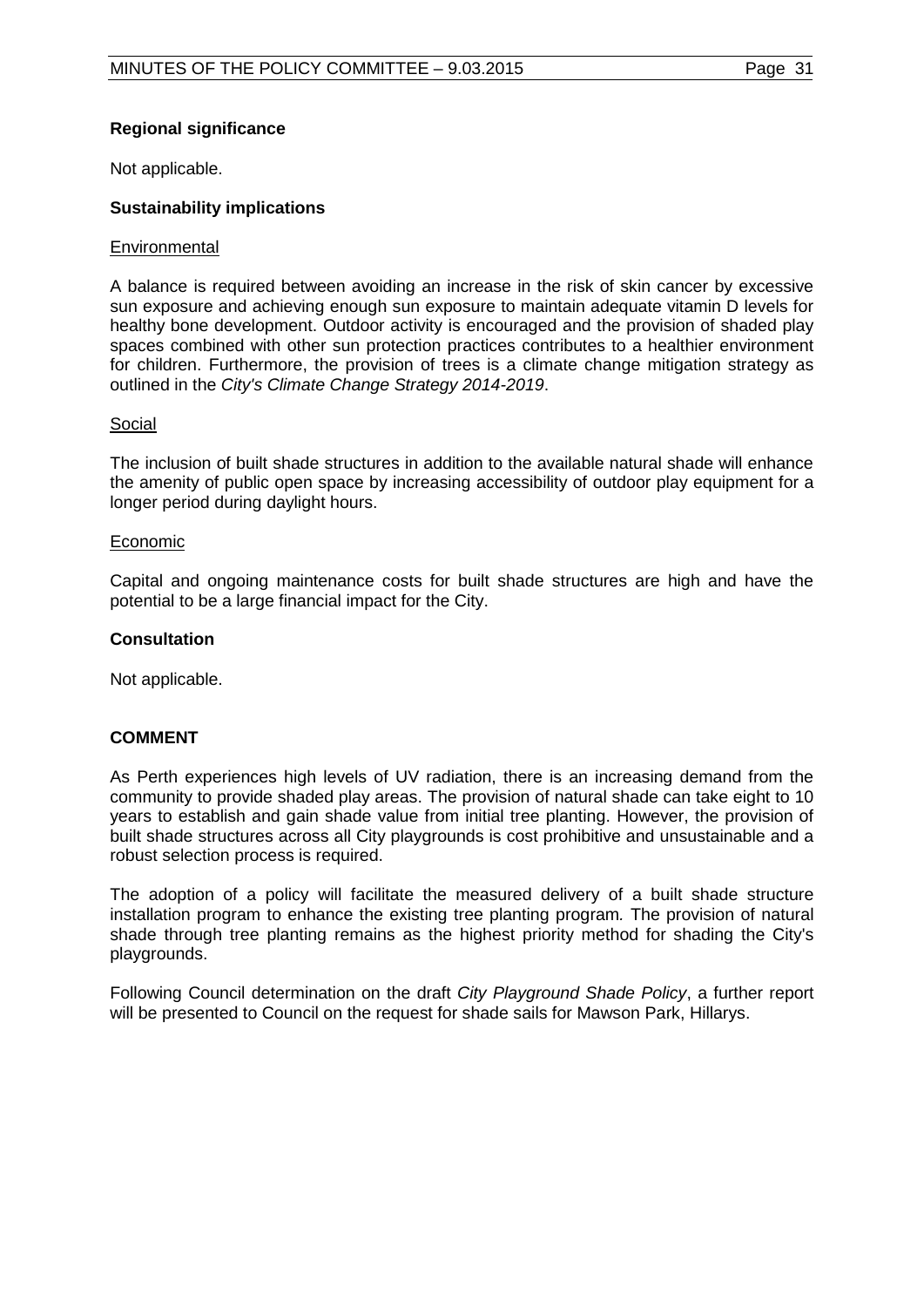## **VOTING REQUIREMENTS**

Simple Majority.

*The Chief Executive Officer entered the room at 7.09pm.*

*Cr Amphlett entered the room at 7.09pm.*

**MOVED Cr Hollywood, SECONDED Cr Ritchie that Council:**

- **1 ADOPTS the City Playground Shade Policy, as shown in Attachment 1 of this Report;**
- **2 APPROVES the introduction of a built shade structure program in the draft Capital Works Program to accommodate the short listed shade structure installations commencing in 2020-21.**

**AMENDMENT MOVED Mayor Pickard, SECONDED Cr Norman that words** *"for the purposes of public advertising"* **be added to the end of Part 1.**

#### **The Amendment was Put and CARRIED (6/1) CARRIED (6/1)**

**In favour of the Amendment:** Cr Gobbert, Mayor Pickard, Crs Chester, Norman, Ritchie and Thomas. **Against the Amendment:** Cr Hollywood.

**The Original Motion as amended, being:**

**That Council:**

- **1 ADOPTS the** *City Playground Shade Policy***, as shown in Attachment 1 of this Report for the purposes of public advertising;**
- **2 APPROVES the introduction of a built shade structure program in the draft**  *Capital Works Program* **to accommodate the short listed shade structure installations commencing in 2020-21.**

## **was Put and CARRIED (7/0)**

**In favour of the Motion:** Cr Gobbert, Mayor Pickard, Crs Chester, Hollywood, Norman, Ritchie and Thomas.

*Appendix 4 refers*

*To access this attachment on electronic document, cli[ck here: Attach4agnPOLICY090315.pdf](http://www.joondalup.wa.gov.au/files/committees/POLI/2015/Attach4agnPOLICY090315.pdf)*